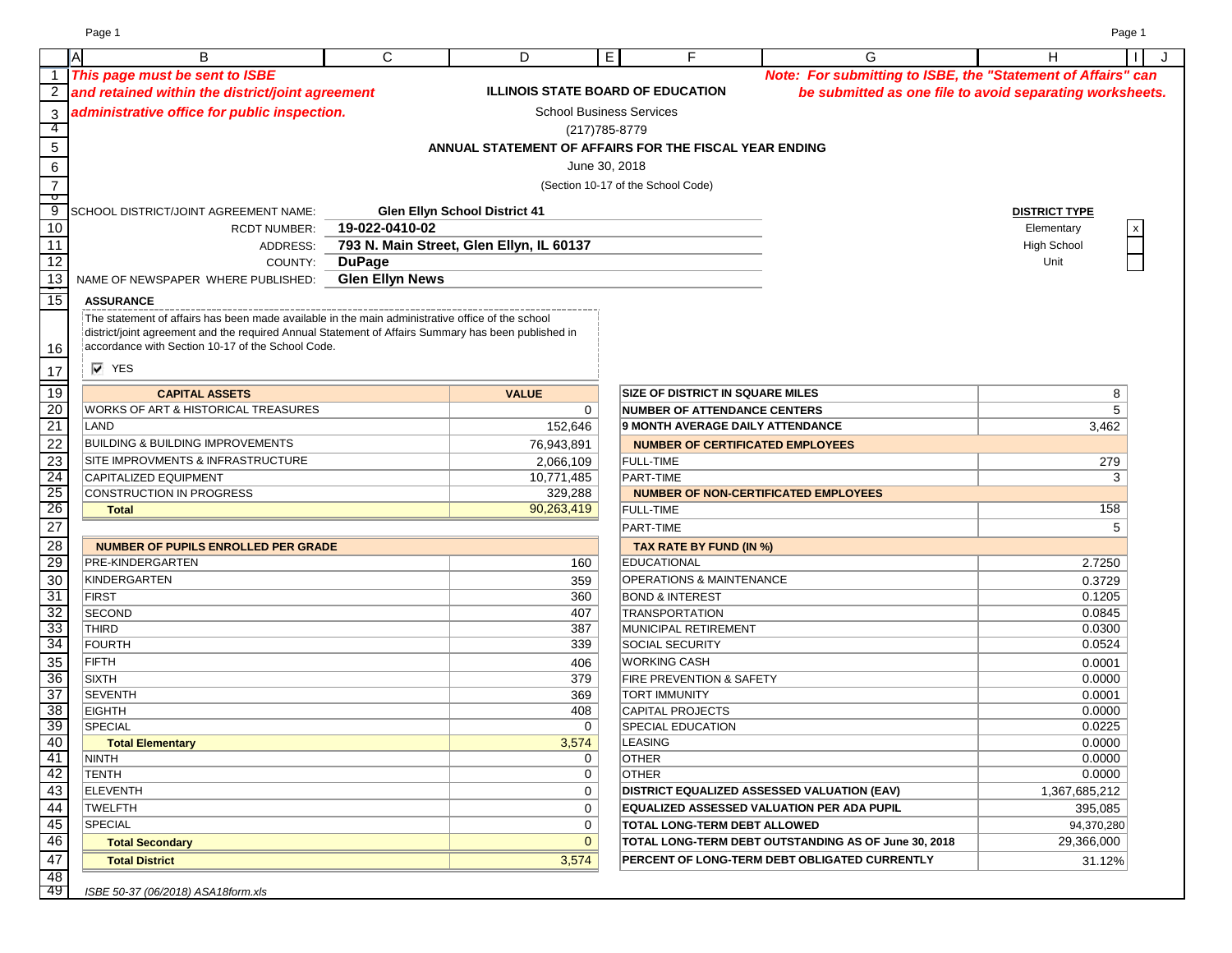|                 | A                                             | B          | C           | D                                             | F                                          | Е                   | G                                                                     | н                       |                     |              | K                                      |
|-----------------|-----------------------------------------------|------------|-------------|-----------------------------------------------|--------------------------------------------|---------------------|-----------------------------------------------------------------------|-------------------------|---------------------|--------------|----------------------------------------|
|                 |                                               |            |             |                                               | <b>STATEMENT OF ASSETS AND LIABILITIES</b> |                     |                                                                       |                         |                     |              |                                        |
| $\overline{2}$  |                                               |            |             |                                               |                                            | AS OF JUNE 30, 2018 |                                                                       |                         |                     |              |                                        |
| $\overline{3}$  |                                               |            |             |                                               |                                            |                     |                                                                       |                         |                     |              |                                        |
| $\overline{4}$  |                                               |            | (10)        | (20)                                          | (30)                                       | (40)                | (50)                                                                  | (60)                    | (70)                | (80)         | (90)                                   |
| 5               | <b>Description</b>                            | Acct<br>No | Educational | <b>Operations &amp;</b><br><b>Maintenance</b> | <b>Debt Service</b>                        | Transportation      | <b>Municipal</b><br><b>Retirement &amp;</b><br><b>Social Security</b> | <b>Capital Projects</b> | <b>Working Cash</b> | Tort         | <b>Fire Prevention &amp;</b><br>Safety |
| 6               | <b>CURRENT ASSETS (100)</b>                   |            |             |                                               |                                            |                     |                                                                       |                         |                     |              |                                        |
|                 | Cash (Accounts 111 thru 115)                  |            | 2,137,133   | $\Omega$                                      | $\Omega$                                   | $\Omega$            | $\mathbf 0$                                                           | $\mathbf 0$             | $\Omega$            | $\Omega$     | $\mathbf 0$                            |
| 8               | Investments                                   | 120        | 40,008,000  | 4,417,304                                     | 1,889,983                                  | 894,327             | 1,480,341                                                             | 23,045,507              | 622,732             | 11,969       | $\mathbf 0$                            |
| 9               | <b>Taxes Receivable</b>                       | 130        | 16,145,701  | 2,191,349                                     | 708,119                                    | 496,565             | 484,224                                                               | $\mathbf{0}$            | 588                 | 588          | $\mathbf{0}$                           |
| 10              | Interfund Receivables                         | 140        | $\mathbf 0$ | 0                                             | 0                                          | $\Omega$            | $\mathbf{0}$                                                          | $\mathbf{0}$            | $\mathbf 0$         | 0            | $\mathbf 0$                            |
|                 | Intergovernmental Accounts Receivable         | 150        | 255,469     | 0                                             | $\Omega$                                   | 137,465             | $\mathbf 0$                                                           | $\mathbf{0}$            | $\Omega$            | 0            | $\mathbf 0$                            |
| 12              | <b>Other Receivables</b>                      | 160        | $\mathbf 0$ | 0                                             | 0                                          | $\mathbf{0}$        | $\mathbf 0$                                                           | $\mathbf{0}$            | $\mathbf 0$         | 0            | $\mathbf{0}$                           |
| 13              | Inventory                                     | 170        | $\mathbf 0$ | $\mathbf 0$                                   | $\Omega$                                   | $\Omega$            | $\mathbf{0}$                                                          | $\mathbf{0}$            | $\Omega$            | 0            | $\mathbf 0$                            |
| 14              | <b>Prepaid Items</b>                          | 180        | $\mathbf 0$ | $\mathbf 0$                                   | $\Omega$                                   | $\Omega$            | $\mathbf 0$                                                           | $\mathbf 0$             | $\Omega$            | $\Omega$     | $\mathbf 0$                            |
|                 | 15 Other Current Assets                       | 190        | $\mathbf 0$ | $\Omega$                                      | $\Omega$                                   | $\Omega$            | $\mathbf 0$                                                           | $\Omega$                | $\Omega$            | $\Omega$     | $\mathbf{0}$                           |
| 16              | <b>Total Current Assets</b>                   |            | 58,546,303  | 6,608,653                                     | 2,598,102                                  | 1,528,357           | 1,964,565                                                             | 23,045,507              | 623,320             | 12,557       | $\overline{0}$                         |
| 17              | <b>CURRENT LIABILITIES (400)</b>              |            |             |                                               |                                            |                     |                                                                       |                         |                     |              |                                        |
|                 | 18 Interfund Payables                         | 410        | $\mathbf 0$ | 0                                             | $\mathbf 0$                                | $\mathbf 0$         | $\mathbf 0$                                                           | 0                       |                     | $\mathbf 0$  | $\mathbf 0$                            |
|                 | 19 Intergovernmental Accounts Payable         | 420        | $\Omega$    | $\Omega$                                      | $\Omega$                                   | $\Omega$            | $\mathbf 0$                                                           | $\Omega$                | $\Omega$            | 0            | $\mathbf 0$                            |
|                 | 20 Other Payable                              | 430        | 111,889     | 95,789                                        | $\Omega$                                   | 44,888              | 23                                                                    | 308,439                 | $\Omega$            | 0            | $\mathbf 0$                            |
|                 | Contracts Payable                             | 440        | 0           | $\mathbf 0$                                   | 0                                          | $\mathbf{0}$        | $\mathbf 0$                                                           | 21,119                  | $\mathbf 0$         | 0            | $\mathbf 0$                            |
| 22              | Loans Payable                                 | 460        | $\Omega$    | $\mathbf 0$                                   | $\Omega$                                   | $\Omega$            | $\mathbf 0$                                                           | $\mathbf 0$             | $\mathbf 0$         | 0            | $\mathbf 0$                            |
|                 | Salaries & Benefits Payable                   | 470        | 1,670,758   | $\Omega$                                      | $\Omega$                                   | $\Omega$            | $\mathbf{0}$                                                          | $\mathbf 0$             | 0                   | 0            | $\mathbf 0$                            |
|                 | 24 Payroll Deductions & Withholdings          | 480        | (33,907)    | 4,333                                         | $\Omega$                                   | 19                  | (21, 213)                                                             | $\Omega$                | $\Omega$            | $\Omega$     | $\mathbf 0$                            |
|                 | Deferred Revenues & Other Current Liabilities | 490        | 37,591,983  | 5,071,154                                     | 1,641,017                                  | 1,286,068           | 1,123,094                                                             | 115,076                 | 3,243               | 1,354        | $\mathbf 0$                            |
| 26              | Due to Activity Fund Organizations            | 493        | $\mathbf 0$ | $\Omega$                                      | $\Omega$                                   | $\Omega$            | $\mathbf 0$                                                           | $\Omega$                | $\Omega$            | <sup>n</sup> | $\mathbf{0}$                           |
| $\overline{27}$ | <b>Total Current Liabilities</b>              |            | 39,340,723  | 5,171,276                                     | 1,641,017                                  | 1,330,975           | 1,101,904                                                             | 444,634                 | 3,243               | 1,354        | $\overline{0}$                         |
| 28              | <b>LONG-TERM LIABILITIES (500)</b>            |            |             |                                               |                                            |                     |                                                                       |                         |                     |              |                                        |
| 29              | Long-Term Debt Payable                        | 511        |             |                                               |                                            |                     |                                                                       |                         |                     |              |                                        |
| 30              | <b>Total Liabilities</b>                      |            | 39,340,723  | 5,171,276                                     | 1,641,017                                  | 1,330,975           | 1,101,904                                                             | 444,634                 | 3,243               | 1,354        | $\overline{0}$                         |
|                 | 31 Reserved Fund Balance                      | 714        | $\mathbf 0$ | 0                                             | 0                                          | $\Omega$            | $\mathbf{0}$                                                          | $\mathbf 0$             | $\Omega$            | 11,203       | $\mathbf{0}$                           |
|                 | 32 Unreserved Fund Balance                    | 730        | 19,205,580  | 1,437,377                                     | 957,085                                    | 197,382             | 862,661                                                               | 22,600,873              | 620,077             |              | $\mathbf 0$                            |
|                 | 33 Investments in General Fixed Assets        |            |             |                                               |                                            |                     |                                                                       |                         |                     |              |                                        |
|                 | 34 Total Liabilities and Fund Balances        |            | 58,546,303  | 6,608,653                                     | 2,598,102                                  | 1,528,357           | 1,964,565                                                             | 23,045,507              | 623,320             | 12,557       | $\overline{0}$                         |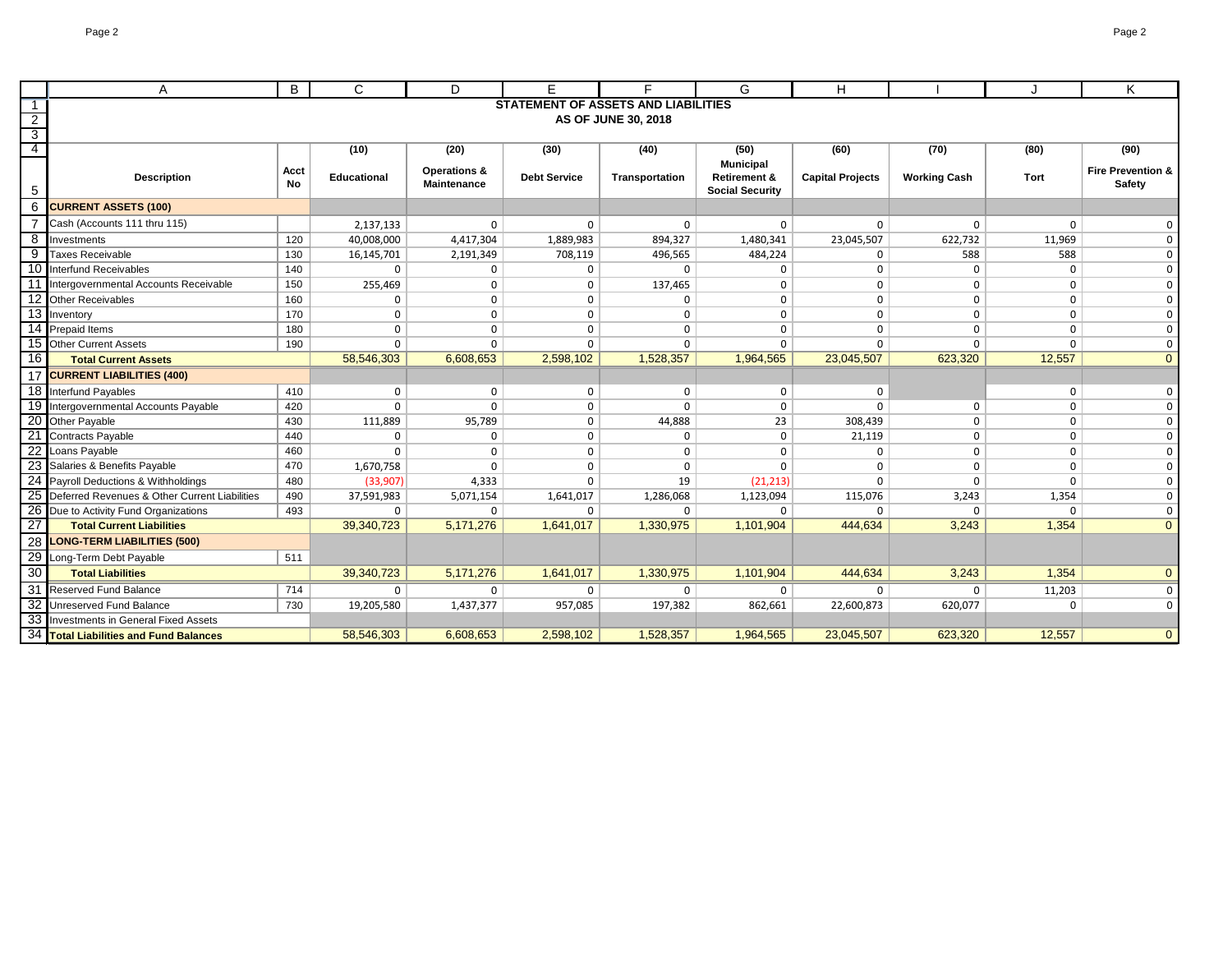|                                  | A                                                                   | B                 | C                  | D                                             |                     |                                                             | G                                                 | н                                                                                                |                     |                | Κ                                      |
|----------------------------------|---------------------------------------------------------------------|-------------------|--------------------|-----------------------------------------------|---------------------|-------------------------------------------------------------|---------------------------------------------------|--------------------------------------------------------------------------------------------------|---------------------|----------------|----------------------------------------|
| -1                               |                                                                     |                   |                    |                                               |                     |                                                             |                                                   | STATEMENT OF REVENUES RECEIVED/REVENUES, EXPENDITURES DISBURSED/EXPENDITURES, OTHER SOURCES/USES |                     |                |                                        |
| $\overline{2}$                   |                                                                     |                   |                    |                                               |                     | AND CHANGES IN FUND BALANCE - FOR YEAR ENDING JUNE 30, 2018 |                                                   |                                                                                                  |                     |                |                                        |
| $\overline{3}$<br>$\overline{4}$ |                                                                     |                   |                    |                                               |                     |                                                             |                                                   |                                                                                                  |                     |                |                                        |
|                                  |                                                                     |                   | (10)               | (20)                                          | (30)                | (40)                                                        | (50)<br><b>Municipal</b>                          | (60)                                                                                             | (70)                | (80)           | (90)                                   |
|                                  | <b>Description</b>                                                  | Acct<br><b>No</b> | <b>Educational</b> | <b>Operations &amp;</b><br><b>Maintenance</b> | <b>Debt Service</b> | Transportation                                              | <b>Retirement &amp;</b><br><b>Social Security</b> | <b>Capital Projects</b>                                                                          | <b>Working Cash</b> | Tort           | <b>Fire Prevention &amp;</b><br>Safety |
| 6                                | <b>RECEIPTS/REVENUES</b>                                            |                   |                    |                                               |                     |                                                             |                                                   |                                                                                                  |                     |                |                                        |
|                                  | <b>Local Sources</b>                                                | 1000              | 40,278,510         | 4,811,717                                     | 3,116,719           | 939,878                                                     | 1,267,179                                         | 186,229                                                                                          | 8,160               | 1,558          | $\mathbf 0$                            |
|                                  | Flow-Through Received/Revenue from One District to                  | 2000              |                    |                                               |                     |                                                             |                                                   |                                                                                                  |                     |                |                                        |
| 8                                | <b>Another District</b>                                             |                   | 0                  | 0                                             |                     | $\Omega$                                                    | 0                                                 |                                                                                                  |                     |                |                                        |
| 9                                | <b>State Sources</b>                                                | 3000              | 1,925,010          | $\mathbf 0$                                   | 786,910             | 1,245,925                                                   | 0                                                 | $\mathbf{0}$                                                                                     | $\mathbf 0$         | $\mathbf 0$    | $\overline{0}$                         |
| 10                               | <b>Federal Sources</b>                                              | 4000              | 1.104.635          | $\mathbf 0$                                   | $\Omega$            | $\Omega$                                                    | $\Omega$                                          | $\Omega$                                                                                         | $\Omega$            | $\Omega$       | $\mathbf 0$                            |
| 11                               | <b>Total Direct Receipts/Revenues</b>                               |                   | 43.308.155         | 4,811,717                                     | 3,903,629           | 2,185,803                                                   | 1,267,179                                         | 186,229                                                                                          | 8,160               | 1,558          | $\overline{0}$                         |
|                                  | 12 Rec./Rev. for "On Behalf" Payments                               | 3998              | 18,985,822         | $\mathbf{0}$                                  | $\Omega$            | $\Omega$                                                    | $\Omega$                                          | $\Omega$                                                                                         |                     | $\Omega$       | $\overline{0}$                         |
| 13                               | <b>Total Receipts/Revenues</b>                                      |                   | 62,293,977         | 4,811,717                                     | 3,903,629           | 2,185,803                                                   | 1,267,179                                         | 186,229                                                                                          | 8,160               | 1,558          | $\overline{0}$                         |
|                                  | 14 DISBURSEMENTS/EXPENDITURES                                       |                   |                    |                                               |                     |                                                             |                                                   |                                                                                                  |                     |                |                                        |
|                                  | 15 Instruction                                                      | 1000              | 26,984,900         |                                               |                     |                                                             | 546,478                                           |                                                                                                  |                     |                |                                        |
| 16                               | <b>Support Services</b>                                             | 2000              | 11,492,794         | 3,588,948                                     |                     | 1,965,382                                                   | 664,474                                           | 3,876,984                                                                                        |                     | $\mathbf 0$    | $\mathbf 0$                            |
| 17                               | <b>Community Services</b>                                           | 3000              | 79,880             | $\mathbf 0$                                   |                     | $\mathbf 0$                                                 | 10,492                                            |                                                                                                  |                     |                |                                        |
| 18                               | Payments to Other Districts & Govt Units                            | 4000              | 1,000,775          | $\mathbf 0$                                   | $\mathbf 0$         | $\mathbf 0$                                                 | $\Omega$                                          |                                                                                                  |                     | $\mathbf 0$    | 0                                      |
|                                  | 19 Debt Services                                                    | 5000              | 0                  | $\mathbf 0$                                   | 4,774,838           | $\mathbf 0$                                                 | $\Omega$                                          |                                                                                                  |                     | $\mathbf 0$    | $\mathbf 0$                            |
| 20                               | <b>Total Direct Disbursements/Expenditures</b>                      |                   | 39,558,349         | 3,588,948                                     | 4,774,838           | 1,965,382                                                   | 1,221,444                                         | 3,876,984                                                                                        |                     | $\overline{0}$ | $\overline{0}$                         |
|                                  | Disb./Expend. for "On Behalf" Payments                              | 4180              | 18,985,822         | $\mathbf{0}$                                  | $\Omega$            | $\mathbf{0}$                                                | $\mathbf{0}$                                      |                                                                                                  |                     | $\mathbf{0}$   | $\overline{0}$                         |
| 22                               | <b>Total Disbursements/Expenditures</b>                             |                   | 58,544,171         | 3,588,948                                     | 4,774,838           | 1,965,382                                                   | 1,221,444                                         | 3,876,984                                                                                        |                     | $\Omega$       | $\overline{0}$                         |
|                                  | Excess of Direct Receipts/Revenues Over (Under)                     |                   |                    |                                               |                     |                                                             |                                                   |                                                                                                  |                     |                |                                        |
|                                  | 23 Direct Disbursements/Expenditures                                |                   | 3,749,806          | 1,222,769                                     | (871, 209)          | 220,421                                                     | 45,735                                            | (3,690,755)                                                                                      | 8,160               | 1,558          | $\mathbf{0}$                           |
|                                  | <b>Other Sources of Funds</b>                                       | 7000              | 0                  | 1,202,035                                     | 1,038,669           | $\mathbf 0$                                                 | 0                                                 | 24,934,735                                                                                       | $\mathbf{0}$        | 0              | $\overline{0}$                         |
| 25                               | <b>Other Uses of Funds</b>                                          | 8000              | 1,202,035          | 1,202,035                                     | $\mathbf 0$         | 0                                                           | 0                                                 | $\Omega$                                                                                         | $\mathbf{0}$        | 0              | $\mathbf 0$                            |
| 26                               | <b>Total Other Sources/Uses of Funds</b>                            |                   | (1,202,035)        | $\mathbf{0}$                                  | 1,038,669           | $\overline{0}$                                              | $\mathbf{0}$                                      | 24,934,735                                                                                       | $\overline{0}$      | $\mathbf{0}$   | $\overline{0}$                         |
|                                  | Excess of Receipts/Revenues & Other Sources of Funds                |                   |                    |                                               |                     |                                                             |                                                   |                                                                                                  |                     |                |                                        |
|                                  | (Over/Under) Expenditures/Disbursements & Other Uses of<br>27 Funds |                   | 2,547,771          | 1,222,769                                     | 167,460             | 220,421                                                     | 45,735                                            | 21,243,980                                                                                       | 8,160               | 1,558          | $\mathbf{0}$                           |
|                                  | Beginning Fund Balances - July 1, 2017                              |                   | 16,657,809         | 214,608                                       | 789,625             | (23,039)                                                    | 816,926                                           | 1,356,893                                                                                        | 611,917             | 9,645          | $\mathbf 0$                            |
|                                  | Other Changes in Fund Balances Increases                            |                   |                    |                                               |                     |                                                             |                                                   |                                                                                                  |                     |                |                                        |
| 29                               | (Decreases)                                                         |                   |                    |                                               |                     |                                                             |                                                   |                                                                                                  |                     |                |                                        |
|                                  | <b>Ending Fund Balances June 30, 2018</b>                           |                   | 19,205,580         | 1,437,377                                     | 957,085             | 197,382                                                     | 862,661                                           | 22,600,873                                                                                       | 620,077             | 11,203         | $\overline{0}$                         |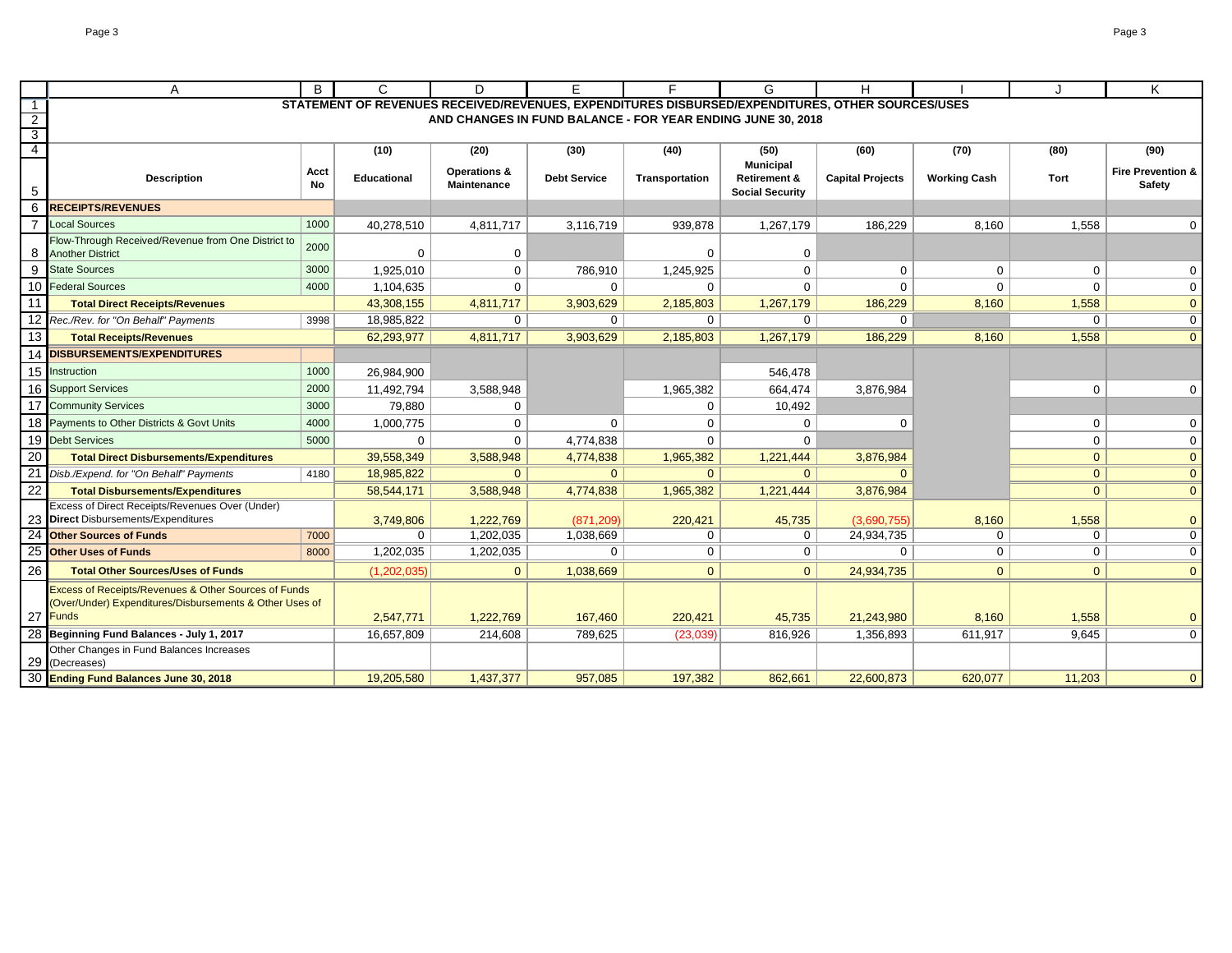|                  | B                                                                                                                                                                                                | C.                                                                                                                                                                                                                                                                                        | D.   | Е           |                                      | G                    | н              |                                                                          |                         | Κ                   |          | м                 |
|------------------|--------------------------------------------------------------------------------------------------------------------------------------------------------------------------------------------------|-------------------------------------------------------------------------------------------------------------------------------------------------------------------------------------------------------------------------------------------------------------------------------------------|------|-------------|--------------------------------------|----------------------|----------------|--------------------------------------------------------------------------|-------------------------|---------------------|----------|-------------------|
|                  |                                                                                                                                                                                                  |                                                                                                                                                                                                                                                                                           |      |             |                                      |                      |                | ANNUAL STATEMENT OF AFFAIRS SUMMARY FOR FISCAL YEAR ENDING JUNE 30, 2018 |                         |                     |          |                   |
|                  |                                                                                                                                                                                                  |                                                                                                                                                                                                                                                                                           |      |             |                                      |                      |                |                                                                          |                         |                     |          |                   |
| $\boldsymbol{2}$ |                                                                                                                                                                                                  |                                                                                                                                                                                                                                                                                           |      |             |                                      |                      |                |                                                                          |                         |                     |          |                   |
| $\overline{3}$   |                                                                                                                                                                                                  | The summary must be published in the local newspaper.                                                                                                                                                                                                                                     |      |             |                                      |                      |                |                                                                          |                         |                     |          |                   |
| 4                |                                                                                                                                                                                                  |                                                                                                                                                                                                                                                                                           |      |             |                                      |                      |                |                                                                          |                         |                     |          |                   |
| 5                |                                                                                                                                                                                                  | Copies of the detailed Annual Statement of Affairs for the Fiscal Year Ending June 30, 2018 will be available for public inspection in the school district/joint agreement administrative office by December 1, annually. Indi<br>review this Annual Statement of Affairs should contact: |      |             |                                      |                      |                |                                                                          |                         |                     |          |                   |
|                  |                                                                                                                                                                                                  |                                                                                                                                                                                                                                                                                           |      |             |                                      |                      |                |                                                                          |                         |                     |          |                   |
| 6                |                                                                                                                                                                                                  | Glen Ellyn School District 41                                                                                                                                                                                                                                                             |      |             | 793 N. Main St, Glen Ellyn, IL 60137 |                      |                | 630-790-6400                                                             |                         | 8:00 AM to 4:30 PM  |          |                   |
| $\overline{7}$   | School District/Joint Agreement Name                                                                                                                                                             |                                                                                                                                                                                                                                                                                           |      |             | Address                              |                      |                | Telephone                                                                |                         | Office Hours        |          |                   |
|                  | Also by January 15, annually the detailed Annual Statement of Affairs for the Fiscal Year Ending June 30, 2018, will be posted on the Illinois State Board of Education's website@ www.isbe.net. |                                                                                                                                                                                                                                                                                           |      |             |                                      |                      |                |                                                                          |                         |                     |          |                   |
| $rac{8}{10}$     |                                                                                                                                                                                                  | SUMMARY: The following is the Annual Statement of Affairs Summary that is required to be published by the school district/joint agreement for the past fiscal year.                                                                                                                       |      |             |                                      |                      |                |                                                                          |                         |                     |          |                   |
| $\frac{1}{12}$   |                                                                                                                                                                                                  |                                                                                                                                                                                                                                                                                           |      |             |                                      |                      |                |                                                                          |                         |                     |          |                   |
|                  |                                                                                                                                                                                                  | Statement of Operations as of June 30, 2018                                                                                                                                                                                                                                               |      |             |                                      |                      |                |                                                                          |                         |                     |          |                   |
|                  |                                                                                                                                                                                                  |                                                                                                                                                                                                                                                                                           |      | Educational | Operations &                         | <b>Debt Services</b> | Transportation | Municipal<br>Retirement/Social                                           | <b>Capital Projects</b> | <b>Working Cash</b> | Tort     | Fire Prevention & |
| 13               |                                                                                                                                                                                                  |                                                                                                                                                                                                                                                                                           |      |             | Maintenance                          |                      |                | Security                                                                 |                         |                     |          | Safety            |
| $\overline{14}$  | Local Sources                                                                                                                                                                                    |                                                                                                                                                                                                                                                                                           | 1000 | 40,278,510  | 4,811,717                            | 3,116,719            | 939,878        | 1,267,179                                                                | 186,229                 | 8,160               | 1,558    |                   |
|                  |                                                                                                                                                                                                  | Flow-Through Receipts/Revenues from One                                                                                                                                                                                                                                                   | 2000 |             |                                      |                      |                |                                                                          |                         |                     |          |                   |
| 15               | District to Another District                                                                                                                                                                     |                                                                                                                                                                                                                                                                                           |      |             |                                      |                      |                |                                                                          |                         |                     |          |                   |
| 16               | <b>State Sources</b>                                                                                                                                                                             |                                                                                                                                                                                                                                                                                           | 3000 | 1,925,010   |                                      | 786,910              | 1,245,925      |                                                                          | 0                       | 0                   | 0        |                   |
| 17               | <b>Federal Sources</b>                                                                                                                                                                           |                                                                                                                                                                                                                                                                                           | 4000 | 1,104,635   |                                      |                      |                |                                                                          |                         |                     |          |                   |
| 18               | <b>Total Direct Receipts/Revenues</b>                                                                                                                                                            |                                                                                                                                                                                                                                                                                           |      | 43,308,155  | 4,811,717                            | 3,903,629            | 2,185,803      | 1,267,179                                                                | 186,229                 | 8,160               | 1,558    |                   |
| 19               |                                                                                                                                                                                                  | <b>Total Direct Disbursements/Expenditures</b>                                                                                                                                                                                                                                            |      | 39,558,349  | 3,588,948                            | 4,774,838            | 1,965,382      | 1,221,444                                                                | 3,876,984               |                     | 0        |                   |
| 20               | Other Sources/Uses of Funds                                                                                                                                                                      |                                                                                                                                                                                                                                                                                           |      | (1,202,035) |                                      | 1,038,669            |                |                                                                          | 24,934,735              |                     | $\Omega$ |                   |
| $\overline{2}$   |                                                                                                                                                                                                  | Beginning Fund Balances - July 1, 2017                                                                                                                                                                                                                                                    |      | 16,657,809  | 214,608                              | 789,625              | (23,039)       | 816,926                                                                  | 1,356,893               | 611,917             | 9,645    |                   |
| 22               | Other Changes in Fund Balances                                                                                                                                                                   |                                                                                                                                                                                                                                                                                           |      |             |                                      |                      |                |                                                                          |                         |                     |          |                   |
|                  | 23 Ending Fund Balances June 30, 2018                                                                                                                                                            |                                                                                                                                                                                                                                                                                           |      | 19,205,580  | 1,437,377                            | 957,085              | 197,382        | 862,661                                                                  | 22,600,873              | 620,077             | 11,203   |                   |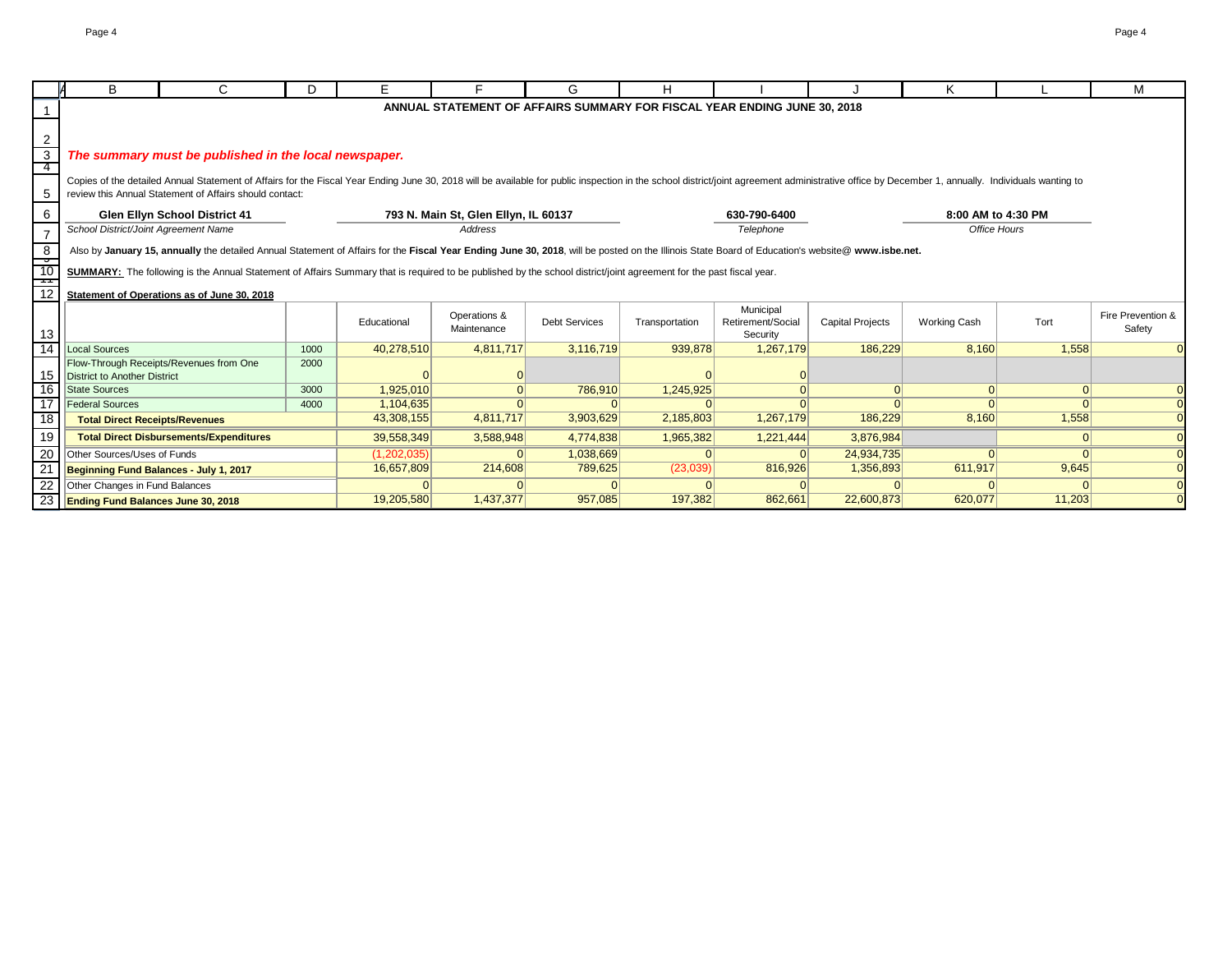|                                                                                                              | $\overline{A}$ | В                                                                  | C                                                                                 | D                                                                                           | E                               | F.                              | G |  |  |  |
|--------------------------------------------------------------------------------------------------------------|----------------|--------------------------------------------------------------------|-----------------------------------------------------------------------------------|---------------------------------------------------------------------------------------------|---------------------------------|---------------------------------|---|--|--|--|
| $\overline{1}$                                                                                               |                |                                                                    |                                                                                   | SALARY SCHEDULE OF GROSS PAYMENTS FOR CERTIFICATED PERSONNEL AND NON-CERTIFICATED PERSONNEL |                                 |                                 |   |  |  |  |
|                                                                                                              |                |                                                                    |                                                                                   |                                                                                             |                                 |                                 |   |  |  |  |
| $\overline{2}$                                                                                               |                |                                                                    |                                                                                   |                                                                                             |                                 |                                 |   |  |  |  |
| $\overline{3}$                                                                                               |                |                                                                    | This listing must be published in the local newspaper, sent to ISBE, and retained |                                                                                             |                                 |                                 |   |  |  |  |
| $\overline{4}$                                                                                               |                |                                                                    | within your district/joint agreement administrative office for public inspection. |                                                                                             |                                 |                                 |   |  |  |  |
| $5\overline{)}$                                                                                              |                |                                                                    |                                                                                   |                                                                                             |                                 |                                 |   |  |  |  |
| $6\overline{6}$                                                                                              |                | Glen Ellyn School District 41, 793 N Main St, Glen Ellyn, IL 60137 |                                                                                   |                                                                                             |                                 |                                 |   |  |  |  |
| $\overline{7}$                                                                                               |                | 19-022-0410-02                                                     |                                                                                   |                                                                                             |                                 |                                 |   |  |  |  |
| $\overline{8}$                                                                                               |                |                                                                    |                                                                                   |                                                                                             |                                 |                                 |   |  |  |  |
| 9                                                                                                            |                | <b>GROSS PAYMENT FOR CERTIFICATED PERSONNEL</b>                    |                                                                                   |                                                                                             |                                 |                                 |   |  |  |  |
| 10                                                                                                           |                |                                                                    |                                                                                   |                                                                                             |                                 |                                 |   |  |  |  |
| 11                                                                                                           |                |                                                                    |                                                                                   |                                                                                             |                                 |                                 |   |  |  |  |
|                                                                                                              |                | Salary Range: Less Than \$25,000                                   | Salary Range: \$25,000 - \$39,999                                                 | Salary Range: \$40,000 - \$59,999                                                           | Salary Range: 60,000 - \$89,999 | Salary Range: \$90,000 and over |   |  |  |  |
| $\frac{12}{13}$                                                                                              |                | ADAMIK, LINDA                                                      | EBELING, CAROLINE                                                                 | <b>BOCEK, KATHRYN</b>                                                                       | ALDRICH, KRISTINE M             | ABBOTT, CHRISTOPHER             |   |  |  |  |
| 14                                                                                                           |                | AHLBERG, CHRISTINE                                                 | HARRIS, EMMA                                                                      | COMERFORD, LUCY                                                                             | BATTAGLIA, SAMANTHA L           | AGGER, DENISE CAROL             |   |  |  |  |
| 15                                                                                                           |                | AMRHEIN, JILL A                                                    | HORNACEK, MARY M                                                                  | DHARANI, ALYSHA                                                                             | <b>BAUER, MICHELLE</b>          | ALEMIS, GEORGIA                 |   |  |  |  |
| 16                                                                                                           |                | ANDERSON, AMY                                                      | MCNAMARA, ANDREA                                                                  | DUDLEY, ERICKA                                                                              | BAUMGARTNER, KATELYN            | ALLEN, TAMI                     |   |  |  |  |
| 17                                                                                                           |                | ANDERSON, MAUREEN                                                  | NAPLES, AMY M                                                                     | FRAME, CHRISTIE                                                                             | BEHRENS HUETHER, KIMBERLY       | ANDERSON, LINDA M               |   |  |  |  |
|                                                                                                              |                | ARNOLD, CANDICE                                                    | SCHOENLE, KRISTIN M                                                               | GARMON, JESSICA                                                                             | BERG, ANNE M                    | ANDRES, ADAM                    |   |  |  |  |
| $\frac{18}{19}$                                                                                              |                | AVOLIO, JACKIE L                                                   |                                                                                   | GIFFORD, ANN                                                                                | BOHN, AMY                       | <b>BARKER, BRENT J</b>          |   |  |  |  |
| 20                                                                                                           |                | <b>BAJEK, AMANDA C</b>                                             |                                                                                   | GILLETTE, JENNIFER                                                                          | BOLLINGER, ROBIN                | <b>BEAMAN, HEATHER</b>          |   |  |  |  |
| 21                                                                                                           |                |                                                                    |                                                                                   |                                                                                             | BOWER, JOHN                     |                                 |   |  |  |  |
|                                                                                                              |                | BEILFUSS, JEANNINE                                                 |                                                                                   | GLUSKIN, JAMIE                                                                              |                                 | BERENSCHOT, LAURIE A            |   |  |  |  |
| 22                                                                                                           |                | BERKSHIRE, LAURA A                                                 |                                                                                   | <b>GRANDE, MARY</b>                                                                         | BRAND, ALLISON                  | BISHOP, AMY                     |   |  |  |  |
| 23                                                                                                           |                | <b>BESSERT, BRIANA M</b>                                           |                                                                                   | GREWE, ALYSSA N                                                                             | <b>BRENNAN, KATHLEEN E</b>      | <b>BLAZEK, CHRISTOPHER</b>      |   |  |  |  |
| 24                                                                                                           |                | <b>BINDRA, RITU</b>                                                |                                                                                   | HEKMA, THOMAS                                                                               | BROWN, NATHANIEL                | BONKOWSKI, BRIAN P              |   |  |  |  |
|                                                                                                              |                | BIRNS, SUSAN M.                                                    |                                                                                   | JABLONSKI, RACHEL                                                                           | <b>BRUNS, DEZIRAE</b>           | <b>BOOTH, TINA</b>              |   |  |  |  |
| $\begin{array}{r}\n 25 \\  \hline\n 26 \\  \hline\n 27\n \end{array}$                                        |                | BORTER, SHARON                                                     |                                                                                   | JANSON, VALERIE                                                                             | BRUNS, MATTHEW                  | BREWSTER, CHARLES               |   |  |  |  |
|                                                                                                              |                | <b>BUCKLEY, MOLLIE</b>                                             |                                                                                   | JELINEK, KATELIN                                                                            | <b>BULSTER, TIMOTHY</b>         | <b>BUCCOLA, HEATHER</b>         |   |  |  |  |
| $\begin{array}{c}\n 28 \\  \hline\n 29 \\  \hline\n 0\n \end{array}$                                         |                | CAMPBELL, JOYCE                                                    |                                                                                   | KRAMER, KATHERINE                                                                           | <b>BYRNE, BETHMARIE</b>         | <b>BUCHHOLZ, LISA M</b>         |   |  |  |  |
|                                                                                                              |                | CARDONA, CRISTINA                                                  |                                                                                   | MCCAUSLAND, MOLLY                                                                           | BYTNAR, LAUREN                  | <b>BURKE, JEFFREY</b>           |   |  |  |  |
|                                                                                                              |                | CARTER, DEBRA                                                      |                                                                                   | NORMAN, NICOLE                                                                              | CALDERON, JACQUELYN             | CAPENIGRO, DENISE               |   |  |  |  |
| 31                                                                                                           |                | CORRAL, TARA                                                       |                                                                                   | OLSON, REBECCA                                                                              | CALLICOAT, MARCIE               | CASSIDY, DENISE L               |   |  |  |  |
|                                                                                                              |                | COX, JENNIFER                                                      |                                                                                   | OWEN, DAWN                                                                                  | CANFIELD, LAUREN                | CHAVEZ, JENNIFER                |   |  |  |  |
| $\frac{32}{33}$                                                                                              |                | <b>CRAWFORD, THERESE A</b>                                         |                                                                                   | PATTERSON, LAUREN                                                                           | CARMICHAEL, TYLER J             | CHMELIK, JEANNE                 |   |  |  |  |
|                                                                                                              |                | CRISTIANO, SUSAN                                                   |                                                                                   | PORCELIUS, JAMIE                                                                            | CASPERS, SCOTT                  | CLEGG, ELOISE                   |   |  |  |  |
|                                                                                                              |                | DE GUIA, FERDINAND                                                 |                                                                                   | PRENDERGAST, NOREEN A                                                                       | CONKLIN, SAMANTHA               | CONLIN, MARCI                   |   |  |  |  |
|                                                                                                              |                | DEAN, MARILYN                                                      |                                                                                   | RUSCHKE, MEGAN                                                                              | CONNOLLY, NANCY                 | <b>CRUM, KAREN</b>              |   |  |  |  |
| $\frac{34}{35}$ $\frac{35}{36}$ $\frac{37}{37}$                                                              |                | <b>DEMERIS, LISA</b>                                               |                                                                                   | SANEW, DANIELLE S                                                                           | COOPER, BRETT                   | DALLMAN, LUCILLE                |   |  |  |  |
| 38                                                                                                           |                | DESIMONE, MEGAN                                                    |                                                                                   | SCRIMA, PETER J.                                                                            | CORTEZ, JENNIFER                | DANGELO, ELIZABETH              |   |  |  |  |
| 39                                                                                                           |                | DESTEFANO, CINDY                                                   |                                                                                   | STIMAC, DANIELLE                                                                            | COUZENS, MICHELE C              | DEPALO, JAMES M                 |   |  |  |  |
| 40                                                                                                           |                | DIETER, ERIN                                                       |                                                                                   | TANNENBAUM, ALEXANDRIA                                                                      | COX, JAIME                      | DEPORTER, ERIC                  |   |  |  |  |
| 41                                                                                                           |                | DIFABIO, WILLIAM D                                                 |                                                                                   | THOMAS, KARI A                                                                              | <b>CRIFASE, NICHOLAS L</b>      | DI SILVESTRO, JANET             |   |  |  |  |
|                                                                                                              |                | DIRKMAAT, HEIDI                                                    |                                                                                   | VAN DUZOR, WILLIAM                                                                          | CROUCH, WHITNEY E               | <b>DIVELEY, STEPHEN</b>         |   |  |  |  |
| $\frac{42}{43}$                                                                                              |                | DOHRER, TRACY                                                      |                                                                                   | VOSS, DEANNA                                                                                | <b>CZUMA, CHRISTINA</b>         | DIXON, SCOTT                    |   |  |  |  |
| 44                                                                                                           |                | ELK-WEIST, LAURA                                                   |                                                                                   | <b>WITTENBERG, HALEY</b>                                                                    | DENTINGER, PATRICIA A           | DOYLE, JOAN                     |   |  |  |  |
|                                                                                                              |                | <b>FADER, SHERI</b>                                                |                                                                                   |                                                                                             | DETTMER, ALEXIS                 | DOYLE, KRISTYN                  |   |  |  |  |
|                                                                                                              |                | FIORISTA, NAOMI                                                    |                                                                                   |                                                                                             | DOMABYL, JOE D.                 | DUNHAM, SHARON M                |   |  |  |  |
|                                                                                                              |                | FITZPATRICK, KATHLEEN                                              |                                                                                   |                                                                                             | DRAGAS, JORIE                   | DUVALSAINT, JULIE               |   |  |  |  |
|                                                                                                              |                | FOTH, DIANA                                                        |                                                                                   |                                                                                             | <b>DUCKHORN, SARAH</b>          | EARNEST, LISA                   |   |  |  |  |
|                                                                                                              |                | GANSER, HEATHER                                                    |                                                                                   |                                                                                             | <b>EBERT, CARRIE</b>            | ELSTE, MARY L                   |   |  |  |  |
|                                                                                                              |                | <b>GEBALLE, LESLIE</b>                                             |                                                                                   |                                                                                             | <b>FALCO, KATHLEEN</b>          | <b>EVANS, KAREN</b>             |   |  |  |  |
| $\begin{array}{r} 45 \\ \hline 46 \\ \hline 47 \\ \hline 48 \\ \hline 50 \\ \hline 51 \\ \hline \end{array}$ |                | GILLIGAN, KATHLEEN                                                 |                                                                                   |                                                                                             | FILMER, JANE E                  | EVERETT, KATHLEEN               |   |  |  |  |
|                                                                                                              |                | GOLOJUCH, LISA M                                                   |                                                                                   |                                                                                             | FLORES, WALTER                  | EWOLDT, BETH A                  |   |  |  |  |
| $\frac{52}{53}$                                                                                              |                | <b>GOWANS, CARRIE J</b>                                            |                                                                                   |                                                                                             | FOURNIER, BAO TRAN              | FARRAL, DAWN                    |   |  |  |  |
|                                                                                                              |                | <b>GRIMM, TAMMY M</b>                                              |                                                                                   |                                                                                             | FULLER, ELIZABETH               | FEUERBORN, RITA                 |   |  |  |  |
|                                                                                                              |                |                                                                    |                                                                                   |                                                                                             |                                 |                                 |   |  |  |  |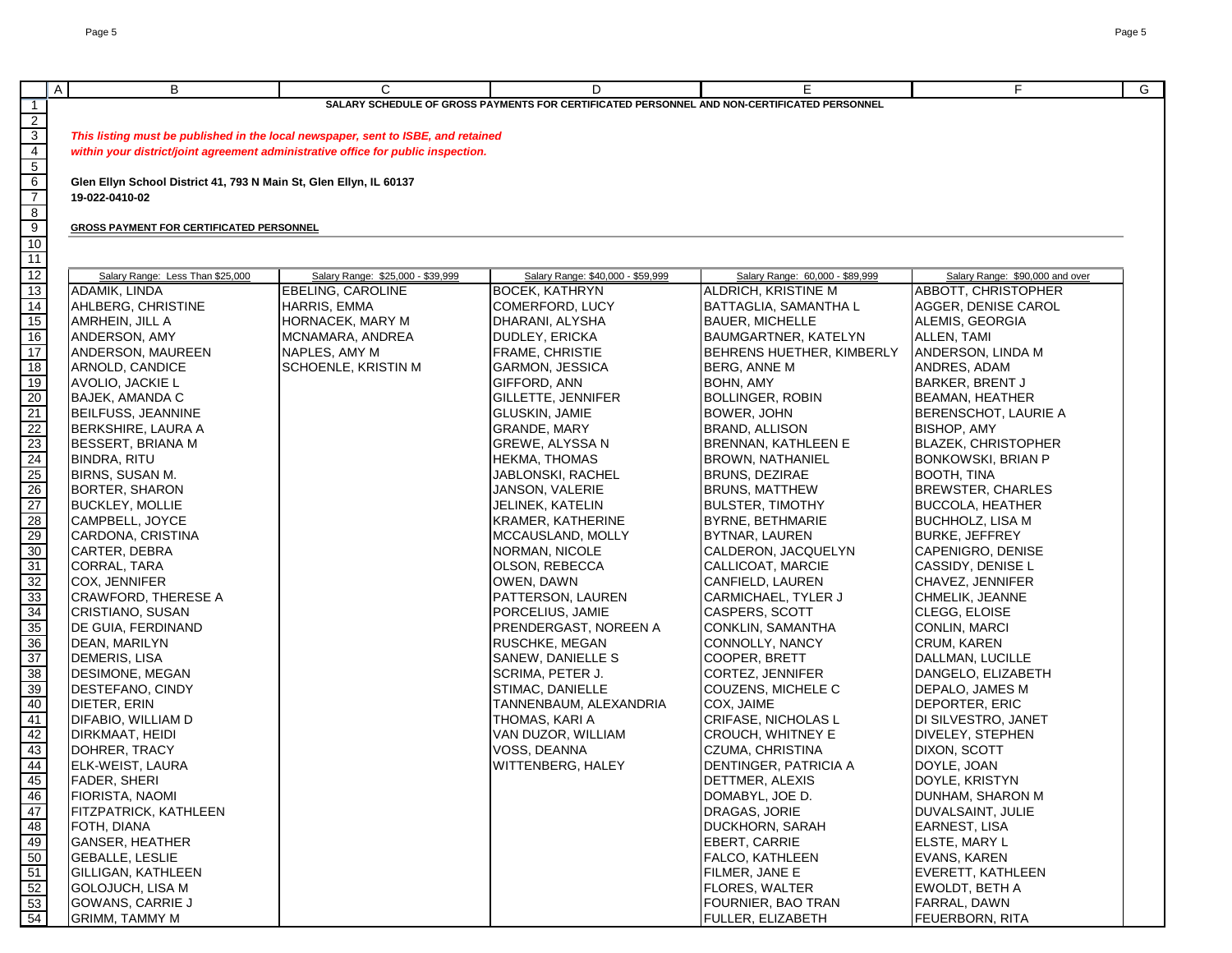|                                                                       | $\mathsf{A}$ | В                     | C | D | Е                          | F.                           | G |
|-----------------------------------------------------------------------|--------------|-----------------------|---|---|----------------------------|------------------------------|---|
| 55                                                                    |              | GROENENDYK, JESSICA   |   |   | GAULT MARQUEZ, ELIZABETH G | <b>FIENE, ERIN F</b>         |   |
| 56                                                                    |              | HALDEN, KARA          |   |   | GIDLEY, RYAN               | FITCH, CHERYL                |   |
| 57                                                                    |              | HARMAN, STEPHANIE     |   |   | GILLMAR, SARA              | GEIGHES, JENNIFER L          |   |
|                                                                       |              | HASSO, RONALD         |   |   | GIRLING, ALISON            | <b>GEISELHART, STEPHANIE</b> |   |
|                                                                       |              | HETZEL, JOYCE A       |   |   | GUERRERO, NICOLE           | GILL, PATRICIA A.            |   |
| $\begin{array}{r}\n 58 \\  \hline\n 59 \\  \hline\n 60\n \end{array}$ |              | HOLT, BRENDA J        |   |   | HAYCRAFT, JAMES            | GIOVINGO, MARC A             |   |
|                                                                       |              | HUGHES, HEATHER       |   |   | HESKIN, HEATHER            | <b>GORDON, PAUL</b>          |   |
| $\frac{61}{62}$                                                       |              | HUTCHINSON, PARIS     |   |   | ICK, SHARON A.             | GRIEGER, KAREN               |   |
|                                                                       |              | JANIK, LINDA L        |   |   | IGNACIO, RYAN D            | GROOT, MELISSA A             |   |
| $\frac{63}{64}$                                                       |              |                       |   |   |                            |                              |   |
|                                                                       |              | JONES, JOAN D         |   |   | JAMES, KELLY               | <b>GUERRIERI, TRACY L</b>    |   |
|                                                                       |              | KALEBIC, DEBORAH      |   |   | JARVIS, MEGAN              | <b>GUZZETTI, ROBERT</b>      |   |
| $\frac{65}{67}$                                                       |              | KHAN, YASMIN          |   |   | JOHNSON, KATHRYN C         | HAGERTY, CHERYL              |   |
|                                                                       |              | KIEBLES, CHRISTOPHER  |   |   | KANE, ANNIE M              | HANN, HEIDI J                |   |
| 68                                                                    |              | KING, LEAH            |   |   | KAUZLARIC, LAURIE          | HANSON, CHRISTINA            |   |
| $\begin{array}{r} 69 \\ \hline 70 \\ \hline 71 \end{array}$           |              | KISSANE, JENNIFER     |   |   | KELLAM, CHRISTINA L        | HECKER, JENNIFER             |   |
|                                                                       |              | KOCH, THEODORE        |   |   | KHAN, AISHA                | HILDNER, LYNNA               |   |
|                                                                       |              | KOCH, TRACY           |   |   | KING, DAVID A              | HODGES, KAREN A              |   |
|                                                                       |              | KRAMER, KENNETH       |   |   | KNAPP, ANDREA              | JENSKY, ARLYNE               |   |
|                                                                       |              | KRAWCZYK, HANNAH      |   |   | KOTARBA, CHRISTINE A       | JOHNSON, KELLY               |   |
|                                                                       |              | <b>KRUIS, HALEY</b>   |   |   | <b>KROEHNKE, LISA</b>      | JONES, RANDOL                |   |
|                                                                       |              | LLANES, CAROLA        |   |   | KUCZORA, MEGAN             | JURCZAK, PATRICIA            |   |
|                                                                       |              | LUEDKE, SARA J        |   |   | LEADAMAN, BRIAN            | KATARZYNSKI, MARYLOU         |   |
|                                                                       |              | MALIK, ZUNAIRA        |   |   | LEE, LAURA                 | KEITH, KARI                  |   |
|                                                                       |              | MARRON, EMILY         |   |   | LUCZAK, PAUL G             | KLEMM, BRENDA M              |   |
| 72<br>73<br>74<br>75<br>76<br>77<br>78<br>80<br>81                    |              | MCGINLEY, DIANE       |   |   | LYNN, RACHEL               | KLESPITZ, SCOTT M            |   |
|                                                                       |              | MCKEE, RANI M         |   |   | MACATANGAY, APRIL J.       | KLINGBERG, EDWARD H          |   |
|                                                                       |              | MEIGEL, KATHRYN       |   |   | MAGANA ATILANO, VERONICA M | KNOEBL, INGRID SUSANNA       |   |
| 82<br>82<br>82<br>85                                                  |              | MILLER, ANN           |   |   | MAGRINI, NICOLETTE         | KOSINSKI, MARIOLA            |   |
|                                                                       |              | MILLS, DARCI          |   |   | MAHAN LINDER, JAMIE        | KOSTNER, JOWAYNE             |   |
|                                                                       |              | MORALES, CARLY        |   |   | MARCHESCHI, NICOLE         | KULIK, MAYRA                 |   |
|                                                                       |              | MOTEL, SHARON L       |   |   | MARCHESE, PAUL M           | KUMMER, KATHLEEN             |   |
| $\frac{86}{87}$                                                       |              | MOTTAR JR, ROBERT E   |   |   | MARCHINSKI, TARA           | LACOSSE, KIMBERLY C          |   |
|                                                                       |              | MOY, DOROTHY H        |   |   | MARCY, STEPHANIE           | LAZZARA, DEBORAH             |   |
| 88                                                                    |              | <b>MYERS, MARCIL</b>  |   |   | MARINIER, MARYBETH         | LEE, ELIZABETH               |   |
| 89                                                                    |              | NANNENHORN, MARY C    |   |   | <b>MASON, KIMBERLY</b>     | LEISTER LOZANO, LUCIANA      |   |
| $\frac{90}{91}$                                                       |              | NELSON, ANNE          |   |   | MATTHEWS, TRISHA B         | LESKA, JUDITH                |   |
|                                                                       |              | NICASTRO, KARA        |   |   | MCCAUSLAND, IAN            | LOFGREN, TIM A               |   |
| $\frac{92}{93}$                                                       |              | NILSSON, SARAH A      |   |   | MENDELL, AUTUMN R          | MAHER, SARAH J               |   |
|                                                                       |              | NOENSIE, CARNEY       |   |   | MODICA, FRANK              | MALAY, LAURA                 |   |
| $\frac{94}{95}$                                                       |              | OBRIEN, MARY M        |   |   | MONTES DE OCA, KARLA       | MANHATTON, KELLY M           |   |
|                                                                       |              | OLESON, OLIVIA        |   |   | NEWSTROM, GINA             | MASNY, MICHELLE              |   |
| 96                                                                    |              | OWEN, LAURA           |   |   | ODOM, JULIE T              | MCCLUSKEY, CHARLES M         |   |
| 97                                                                    |              | PALMER, LESLIE        |   |   | OLZEN, JOHN H              | MCCLUSKEY, KATHERINE L       |   |
|                                                                       |              | PATTERMANN, RACHEL K. |   |   | ORTIZ RENTAS, IVETTE       | MCKEEVER, JENNIFER           |   |
| $\frac{98}{99}$                                                       |              | PAUER, MELISSA        |   |   | PETER, MARGARET E          | MEER, NANCY L                |   |
|                                                                       |              | PAYNE, ANNE           |   |   | PETRAMALE, MEGAN           | MENENDEZ, DANA M             |   |
|                                                                       |              | PAYTON, LISA          |   |   | POLESKI, MELINDA           | MERTZ, PATRICIA              |   |
| 100<br>101<br>102<br>103<br>104<br>105<br>106<br>107                  |              | PEREZ, BECKY          |   |   | POWER, JENNIFER L          | MIJAL, LINDA                 |   |
|                                                                       |              | PERRY, ANGELA F       |   |   | PUGSLEY, EILEEN            | MONDO, GIA C                 |   |
|                                                                       |              | PHILLIPS, LAURA S     |   |   | <b>REED, KATHLEEN</b>      | MONEY, KIRSTEN               |   |
|                                                                       |              | PONCE TABON, CAMILLE  |   |   | RITTER, ALLISON            | MONTGOMERY, BARBARA J        |   |
|                                                                       |              | PROFITT, KATHRYN      |   |   | ROJAS, MAYRA M             | MOON, LISA J                 |   |
|                                                                       |              | QUINTERO, KEIRA       |   |   | ROSENWINKEL, HEATHER       | NAKASHIMA, LAURA H           |   |
| 108                                                                   |              | REICHERT, ROBERT J    |   |   | ROTH, NICHOLAS             | NARDELLA, MICHELE            |   |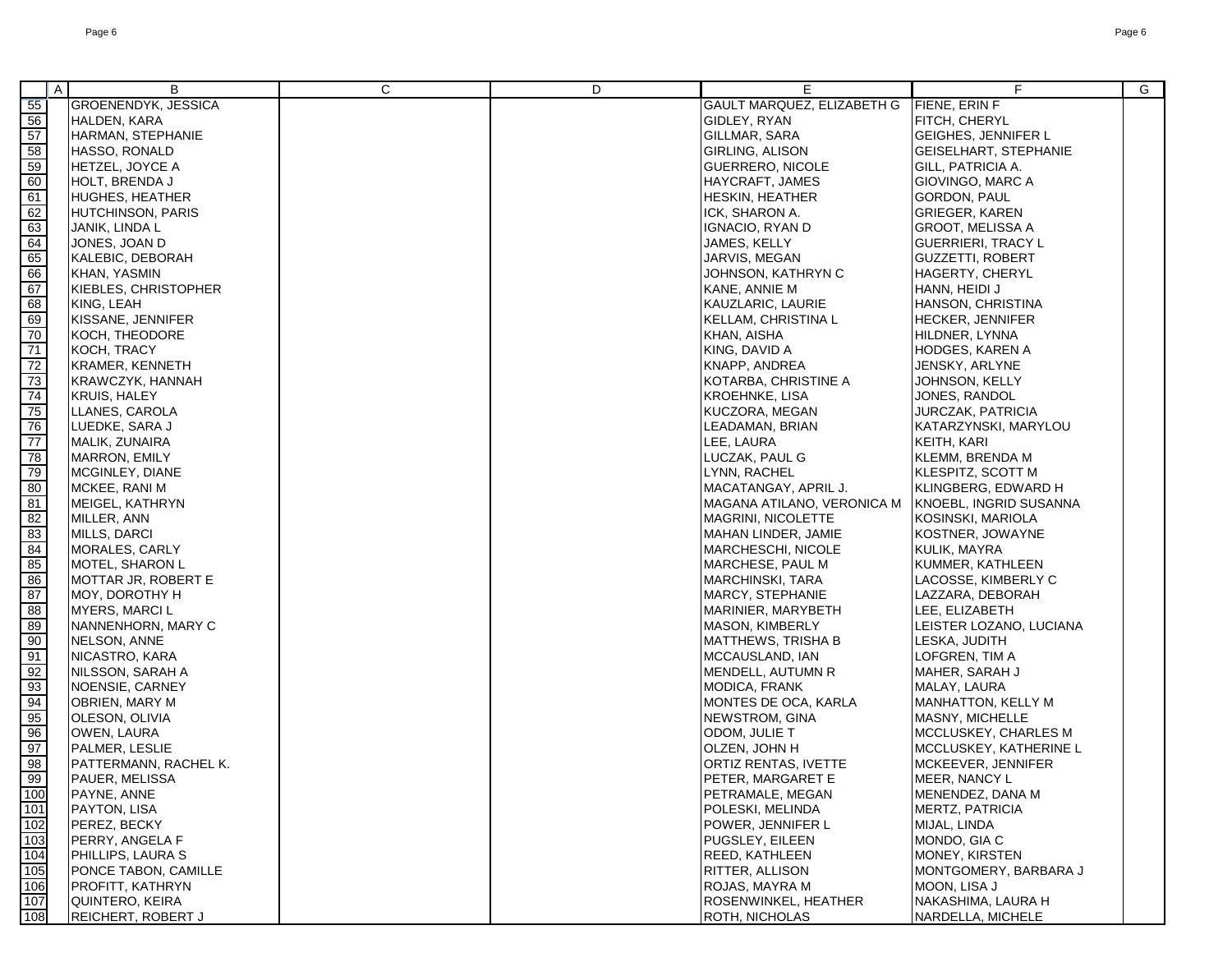|                   | $\overline{A}$ | B                          | C | D | E                        | F.                            | G |
|-------------------|----------------|----------------------------|---|---|--------------------------|-------------------------------|---|
| 109               |                | REITMANN, KATHLEEN         |   |   | SAENZ, TAROH A           | NELSON, GAYLE                 |   |
| 110               |                | <b>RICHEY, MOLLY</b>       |   |   | SANDOZ, PENELOPE         | NICOLAI, JULIE                |   |
|                   |                |                            |   |   |                          |                               |   |
| $111$             |                | RISLEY, KENDRA             |   |   | SCHEULLER, SANDRA        | NORTON, KERRY L               |   |
| $112$             |                | ROWE, JANE                 |   |   | SCHREMP, ANA             | <b>OBRIEN, LAUREL</b>         |   |
| 113               |                | RUTKOWSKI, BETH            |   |   | <b>SCHREMP, BRIAN T</b>  | PAJCINI, MIRELA               |   |
| 114               |                | SAVEL, DEBBIE              |   |   | SIWICKI, CHRISTINE M     | PAYNE, DAWN M                 |   |
| $115$             |                | SAVELL, KIM L              |   |   | SKOGSBERG, MARILYN       | PEARCE, TANYA                 |   |
| 116               |                | <b>SCHAFER, CLAUDIA</b>    |   |   | SLATER, STACY            | PFISTER, JANIS                |   |
| 117               |                | SCHIRO, DIANA              |   |   | SPAYTH, AMY J            | PINDAR, BRIAN D               |   |
| 118               |                | <b>SCHMIDT, JENNIFER J</b> |   |   | STEINHILBER, JULIE A.    | PODULKA, JULIE                |   |
| 119               |                | <b>SCHOENLY, DONNA</b>     |   |   | TORNE, JAIME             | PRAGER, HILLARY               |   |
| 120               |                | <b>SCHUMAKER, MARGARET</b> |   |   | TRACEY, CAITLIN          | PUETZ, LINDA M                |   |
| 121               |                | SNOW, JULIA M              |   |   | TRAVERS, KRISTIN A       | ROBINSON, ANGELA M            |   |
| 122               |                | SPRINGER, TERESA           |   |   | TRIBLEY, SAMANTHA L      | RODRIGUEZ, SARAH              |   |
| 123               |                | <b>STENHOUSE, BRENT</b>    |   |   | VAUGHAN REIMANN, JESSICA | RUMEL, LYNN MARIE             |   |
|                   |                |                            |   |   |                          |                               |   |
| 124               |                | <b>STOUT, STACEY L</b>     |   |   | WEILAND, JANET L         | SAFIEN, GRACE R               |   |
| 125               |                | TEDESCO, DAVID             |   |   | WINKELMANN, DEREK        | SALACH, TIFFANIE              |   |
| 126               |                | VAZQUEZ, JENNIFER          |   |   | WROBLEWSKI, SANDRA       | SAVAGLIO, RENA M              |   |
| 127               |                | VOSWINKEL, ABBY            |   |   | YERKES, LAURA            | SBARRA, DINA MARIE            |   |
| 128               |                | <b>WASSER, JEANNE M</b>    |   |   |                          | <b>SCHLABACH, ANN E</b>       |   |
| 129               |                | <b>WEBER, C. MINA</b>      |   |   |                          | SCHMUTZ, JULIE G              |   |
| 130               |                | WEIL, JENNIFER             |   |   |                          | <b>SCHOENING, ROSE</b>        |   |
| 131               |                | <b>WHITE, CECILIA</b>      |   |   |                          | SCHWEIKHOFER, LINDA           |   |
| 132               |                | WINTERMUTE, RAQUEL M       |   |   |                          | SELZER, SUSAN W               |   |
| 133               |                | WOOD, DOMINI               |   |   |                          | <b>SHABAKER, MICHELLE</b>     |   |
| 134               |                | <b>WYRICK, JACKIE</b>      |   |   |                          | SHEA, TERESA                  |   |
| 135               |                | ZABINSKI, MARY             |   |   |                          | SIECK, KYLE                   |   |
| 136               |                |                            |   |   |                          | SMITH, SUZANA T               |   |
| 137               |                |                            |   |   |                          | SOSTARICS, STEPHANIE L        |   |
|                   |                |                            |   |   |                          |                               |   |
| 138               |                |                            |   |   |                          | <b>SPRATT, MICHELLE MARIE</b> |   |
| 139               |                |                            |   |   |                          | <b>STEEN, SHANNON M</b>       |   |
| 140               |                |                            |   |   |                          | SWATEK, LAURIE A              |   |
| 141               |                |                            |   |   |                          | SZAJKOVICS, SAMUEL C          |   |
| 142               |                |                            |   |   |                          | TAYLOR, ALEXANDRA J           |   |
| 143               |                |                            |   |   |                          | TEICHMILLER, ANDREA           |   |
| 144               |                |                            |   |   |                          | THOMAS, SUSAN                 |   |
| 145               |                |                            |   |   |                          | THOMPSON-PASSINI, WENDY       |   |
| 146               |                |                            |   |   |                          | TIMPERLEY, JOY A              |   |
| 147               |                |                            |   |   |                          | TOMASZKIEWICZ, FRANK          |   |
| 148               |                |                            |   |   |                          | <b>ULRICH, THERESA</b>        |   |
| 149               |                |                            |   |   |                          | VAIL, KELLEY C                |   |
| 150               |                |                            |   |   |                          | VANDYKE, REBECCA              |   |
| 151               |                |                            |   |   |                          | VASILE, JENNIFER S            |   |
| 152               |                |                            |   |   |                          | <b>WAGNER, AMY C</b>          |   |
| 153               |                |                            |   |   |                          | WASSERMAN, DEBRA M            |   |
|                   |                |                            |   |   |                          |                               |   |
| $\frac{154}{155}$ |                |                            |   |   |                          | WASZAK, JILL M                |   |
|                   |                |                            |   |   |                          | <b>WELSH, MARY B</b>          |   |
| $\frac{156}{157}$ |                |                            |   |   |                          | <b>WHEELER, KAYLA M</b>       |   |
|                   |                |                            |   |   |                          | <b>WIEMELER, STEVEN</b>       |   |
|                   |                |                            |   |   |                          | <b>WITTE, PRISCILLA</b>       |   |
| 159               |                |                            |   |   |                          | <b>ZUKAUSKAS, JULIE ANNE</b>  |   |
| 160               |                |                            |   |   |                          |                               |   |
| 161               |                |                            |   |   |                          |                               |   |

162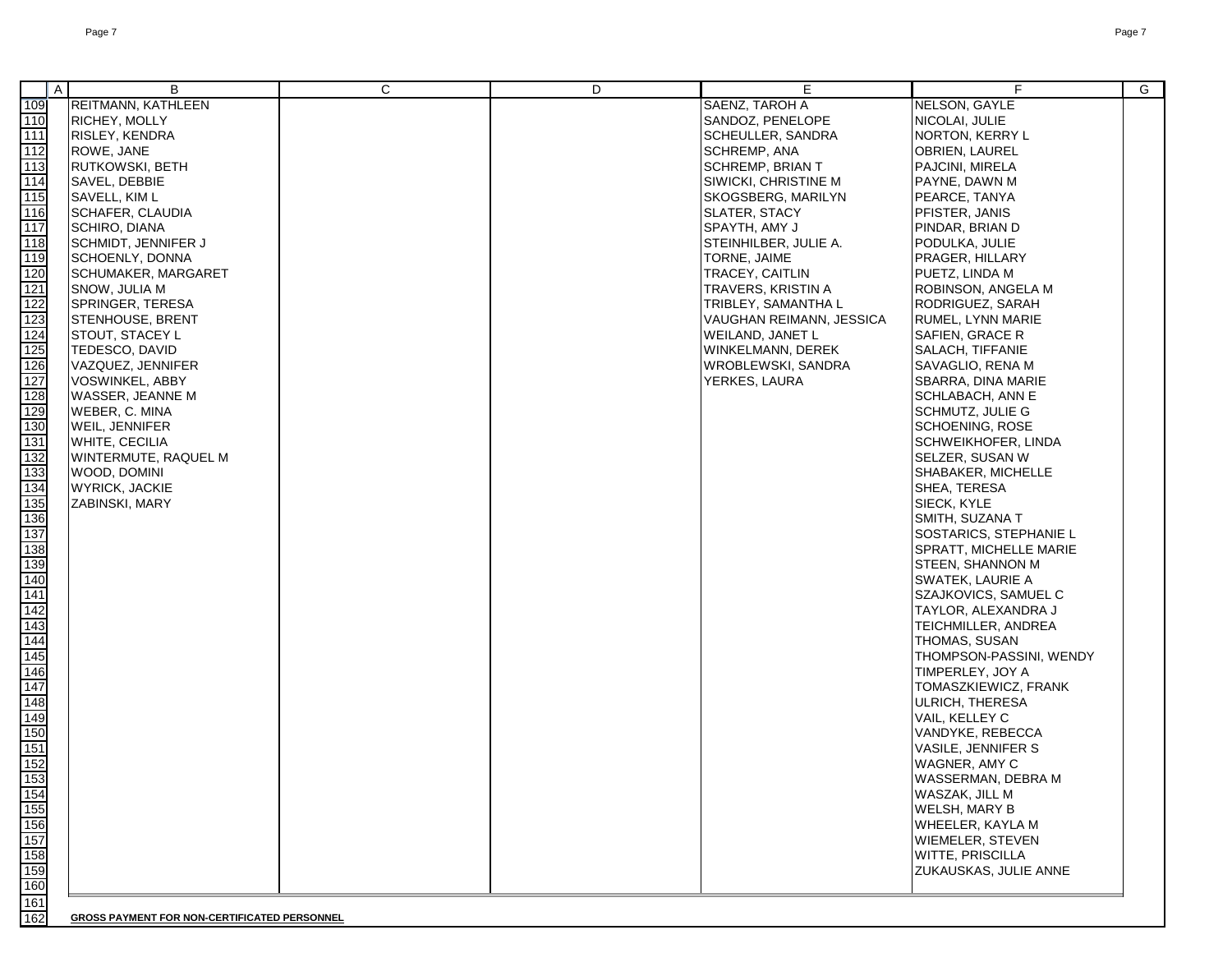|                                                             | $\mathsf{A}$<br>В                               | C                                            | D                                 | Е                               | F. | G |
|-------------------------------------------------------------|-------------------------------------------------|----------------------------------------------|-----------------------------------|---------------------------------|----|---|
| 163                                                         |                                                 |                                              |                                   |                                 |    |   |
| 164                                                         | Salary Range: Less Than \$25,000                | Salary Range: \$25,000 - \$39,999            | Salary Range: \$40,000 - \$59,999 | Salary Range: \$60,000 and over |    |   |
| 165                                                         | AIELLO, RYAN                                    | ADKINS, GERALDINE                            | CUCI, ALKET                       | HARBAUER, KENNETH F             |    |   |
| 166                                                         | AKERS, ALICIA                                   | BEKTESHAJ, PELLUMB                           | GEHRINGER, MARYLOU                | KREHBIEL, ERIKA                 |    |   |
| 167                                                         | ANDERSON, TAHNEE                                | BOGA, LASHAWN                                | HANSON, GAIL A                    | MINKUS, GAIL                    |    |   |
| 168                                                         | ANDREASIK, MICHON V                             | COBANI, VILSON                               | JASSO, DIANA PATRICIA             | MOGK, NANCY K                   |    |   |
| 169                                                         | ARRA, CYNTHIA C                                 | COSTELLO, COLLEEN T                          | KOLA, HALIM                       | NG, JENNIFER N                  |    |   |
| 170                                                         | ARROYO, SILVIA                                  | DOUGLAS, DONNA                               | MACKOVIC, ILIJA                   | RUELLI, ANTHONY                 |    |   |
| 171                                                         | AUBLE, LINDA M                                  | <b>FARRELL MORONI, ERIN</b>                  | MACKOWIAK, DENISE M               | SCARMARDO, DAVID M              |    |   |
| 172                                                         | AUBREY, MARY ANN                                | FINNERTY, THERESIA A                         | MAXON, KATHLEEN E                 | VIDELKA, JAMES S                |    |   |
| 173                                                         | BABIARZ, JACQUELINE                             | FLORES, HILDA                                | MAYER, SARAH                      | WOOD, MICHAEL E                 |    |   |
| 174                                                         | BACKART, LISA                                   | HOKENSON, KATHLEEN                           | MCGAVOCK, DEBORAH R               |                                 |    |   |
| 175                                                         | BALLENGER, CHRISTINE J                          | JOHNSON, CINDY                               | MONTGOMERY FATE, CAROL            |                                 |    |   |
| 176                                                         | BEHRENDT, KARIN T                               | JORGJI, KRISTAQ                              | PARRISH, MARILYN W                |                                 |    |   |
| 177                                                         | BENIGNO, ANTONINA                               | KOLCE, VASILLAQ                              | PERIHANA, ADRIATIK                |                                 |    |   |
| 178                                                         | BOLLMAN, DANIELLE                               | MOORE, NORMA                                 | QIRKO, KOSTA                      |                                 |    |   |
| 179                                                         | <b>BORNER, ALLISON</b>                          | MYSLLINJ, XHENTIL                            | SCHAEFER, CHERYL                  |                                 |    |   |
| 180                                                         | <b>BOURKE, JAMES P</b>                          | NGJELO, EDMOND                               | SLEPICKA, CHRISTOPHER             |                                 |    |   |
| 181                                                         | BRAY, DEBORAH A                                 | PASHO, AGRON                                 | TELLEZ, JAVIER                    |                                 |    |   |
| 182                                                         | <b>BROOKS, LISA</b>                             | PIEPENBRINK, JANET                           | THIESE, BRIAN                     |                                 |    |   |
| <u>183</u>                                                  | BROWN, CATHERINE                                | RAUCH, SUSAN E                               | WALLACE, ALYSIA                   |                                 |    |   |
| 184                                                         | BROWN, DON                                      | SABALASKEY, AMY L                            | ZAGORCANI, ARTUR                  |                                 |    |   |
| 185                                                         | <b>BRUESCH, JANET B</b>                         | SAROLLI, PIRO                                |                                   |                                 |    |   |
| 186<br>187                                                  | <b>BURSHIEM, LINDA C</b><br>CAMPBELL, DEBORAH A | SCHILLINGER, KATHERINE<br>STAROVAS, GEORGIOS |                                   |                                 |    |   |
| 188                                                         | CARAPELLA, JACQUELINE-JEAN                      | <b>STROPES, HOLLY C</b>                      |                                   |                                 |    |   |
| 189                                                         | CAREY, JOYCE C                                  | TEREZI, PETRAQ                               |                                   |                                 |    |   |
| 190                                                         | CARLSON, BROOKE                                 | TINSLEY, JODY                                |                                   |                                 |    |   |
| 191                                                         | CEKAY, SUSAN                                    | VANDEN HEUVEL, SCOTT                         |                                   |                                 |    |   |
| 192                                                         | CHADWICK DECARLO, MELISSA                       | <b>WADE, PRECIOUS</b>                        |                                   |                                 |    |   |
| 193                                                         | CHESKY, AMBER                                   | YARBROUGH, TONY R                            |                                   |                                 |    |   |
| 194                                                         | CHIBUCOS, JENNIFER                              |                                              |                                   |                                 |    |   |
| 195                                                         | CLOUSER, WENDALI                                |                                              |                                   |                                 |    |   |
| 196                                                         | CORONA, ESTHER                                  |                                              |                                   |                                 |    |   |
| 197                                                         | CURTH, MICHELLE                                 |                                              |                                   |                                 |    |   |
| 198                                                         | DEEGAN, PATRICIA T                              |                                              |                                   |                                 |    |   |
| 199                                                         | DEGNAN, WILLIAM                                 |                                              |                                   |                                 |    |   |
| 200                                                         | DEMBSKI, DEBRA                                  |                                              |                                   |                                 |    |   |
| 201                                                         | DEVINE, ROBERT                                  |                                              |                                   |                                 |    |   |
| 202                                                         | DEWITT, JAMIE                                   |                                              |                                   |                                 |    |   |
| 203                                                         | DIEBOLD, MARY L                                 |                                              |                                   |                                 |    |   |
| 204                                                         | DIMAS, BETTSY                                   |                                              |                                   |                                 |    |   |
| 205                                                         | DINGILLO, ARLENE                                |                                              |                                   |                                 |    |   |
| 206<br>207                                                  | DONOVAN, JENNIFER M<br>DORADO, ANGELLI          |                                              |                                   |                                 |    |   |
|                                                             | DOWELL, MOIRA                                   |                                              |                                   |                                 |    |   |
|                                                             | DWYER, SUZANNE L.                               |                                              |                                   |                                 |    |   |
|                                                             | ELLIS, HEATHER                                  |                                              |                                   |                                 |    |   |
| $\frac{208}{209}$<br>$\frac{210}{211}$<br>$\frac{211}{212}$ | <b>ESCOBAR HERNANDEZ, GABRIE</b>                |                                              |                                   |                                 |    |   |
|                                                             | FABER, MARIA A.                                 |                                              |                                   |                                 |    |   |
| 213                                                         | FEHR REPPE, NANCY                               |                                              |                                   |                                 |    |   |
| 214                                                         | FREDRIKSON, PAULA J                             |                                              |                                   |                                 |    |   |
| 215                                                         | FROULA, GLORIA J.                               |                                              |                                   |                                 |    |   |
| 216                                                         | FRUIT, LEE                                      |                                              |                                   |                                 |    |   |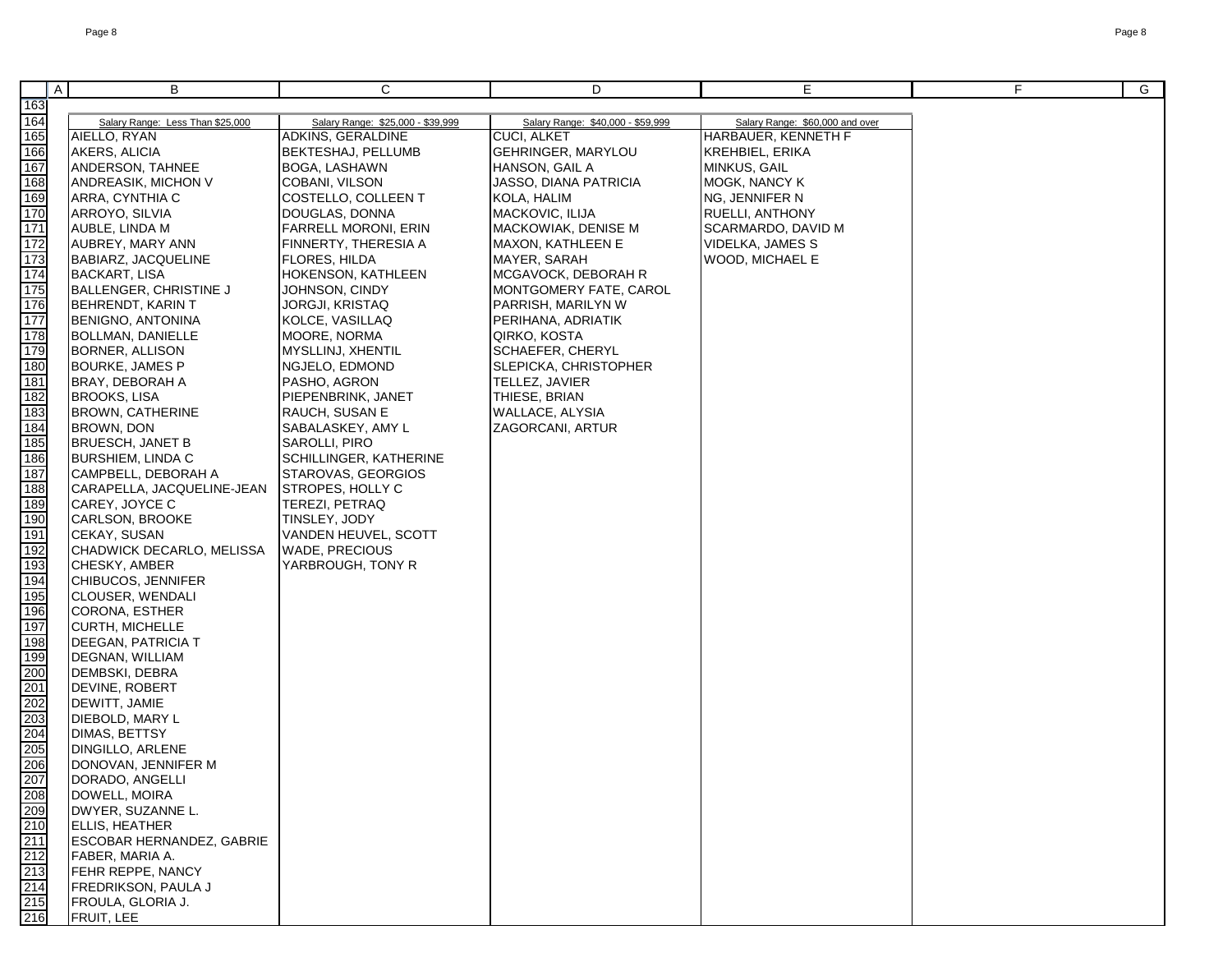| ∥ A | В                           | С | D | E | F | $\overline{G}$ |
|-----|-----------------------------|---|---|---|---|----------------|
|     | <b>GALE, AARON W</b>        |   |   |   |   |                |
|     |                             |   |   |   |   |                |
|     | GALLARDO, GABRIELA          |   |   |   |   |                |
|     | GIBSON, JOY                 |   |   |   |   |                |
|     | <b>GIOVANINE, SANDRA A</b>  |   |   |   |   |                |
|     | GODIL, NASREEN              |   |   |   |   |                |
|     | GRANDSARD, AMY R            |   |   |   |   |                |
|     | <b>GRANIAS, JOSEPH</b>      |   |   |   |   |                |
|     | <b>GREIFENKAMP, D CAROL</b> |   |   |   |   |                |
|     | <b>GREVER, SHERYL</b>       |   |   |   |   |                |
|     | <b>GRIMM, TIFFANY M</b>     |   |   |   |   |                |
|     | <b>GUST, CAROLYN M</b>      |   |   |   |   |                |
|     | HAIDAR, WAAD                |   |   |   |   |                |
|     | HANSEN, BONNIE L            |   |   |   |   |                |
|     | HARTE NAUS, PATRICIA        |   |   |   |   |                |
|     | HEAD, MARILYN               |   |   |   |   |                |
|     | HELMS, ERIN                 |   |   |   |   |                |
|     | <b>HERBST, MELISSA M</b>    |   |   |   |   |                |
|     | HERNANDEZ, CLAUDIA          |   |   |   |   |                |
|     | HIBBARD, SANDRA D           |   |   |   |   |                |
|     | HIBBLER, CHRISTINE          |   |   |   |   |                |
|     | HILLENBRAND, KAREN          |   |   |   |   |                |
|     | HOH, ANGELA                 |   |   |   |   |                |
|     | HOSTER, TARA                |   |   |   |   |                |
|     | HUFNAGLE, MAX               |   |   |   |   |                |
|     | HUPP, MOLLY                 |   |   |   |   |                |
|     | HUSSAINI, SAMEERA           |   |   |   |   |                |
|     | JILEK, CYNTHIA              |   |   |   |   |                |
|     | JOSEPH, BENNETT A.          |   |   |   |   |                |
|     | KARUM, SUSAN L              |   |   |   |   |                |
|     | <b>KEATE, MAUREEN</b>       |   |   |   |   |                |
|     | KELLER, DESHEA              |   |   |   |   |                |
|     | KELLER, KATHRYN S           |   |   |   |   |                |
|     | KLINGELE, ANNAMARIA         |   |   |   |   |                |
|     | KLOET, SHEILA               |   |   |   |   |                |
|     | KOPEC, EVAN                 |   |   |   |   |                |
|     | KORBAL, ASHLEY              |   |   |   |   |                |
|     | KOTOVSKY, KENNETH P         |   |   |   |   |                |
|     | KREITZER, PENELOPE          |   |   |   |   |                |
|     | <b>KREITZER, RUSSELL M</b>  |   |   |   |   |                |
|     | KUDLA, KIMBERLEY            |   |   |   |   |                |
|     | LA<br>ETERNO, KEELY         |   |   |   |   |                |
|     | LAIRD, KIMBERLY             |   |   |   |   |                |
|     | LANDON, RACHAEL             |   |   |   |   |                |
|     | LARSEN, SARA                |   |   |   |   |                |
|     | LAWLER, ANITA               |   |   |   |   |                |
|     | LEMM, RONALD W.             |   |   |   |   |                |
|     | LINDSTROM, JENNIFER         |   |   |   |   |                |
|     | LINKMAN, PEGGY J            |   |   |   |   |                |
|     | LOCI, ARBEN                 |   |   |   |   |                |
|     | LOFGREN, TOM W              |   |   |   |   |                |
|     | LONG, CRICIA                |   |   |   |   |                |
|     | LOWY, DONNA                 |   |   |   |   |                |
|     | MACINNES, SALLY             |   |   |   |   |                |
|     | MARCHESI, JUDITH ANN        |   |   |   |   |                |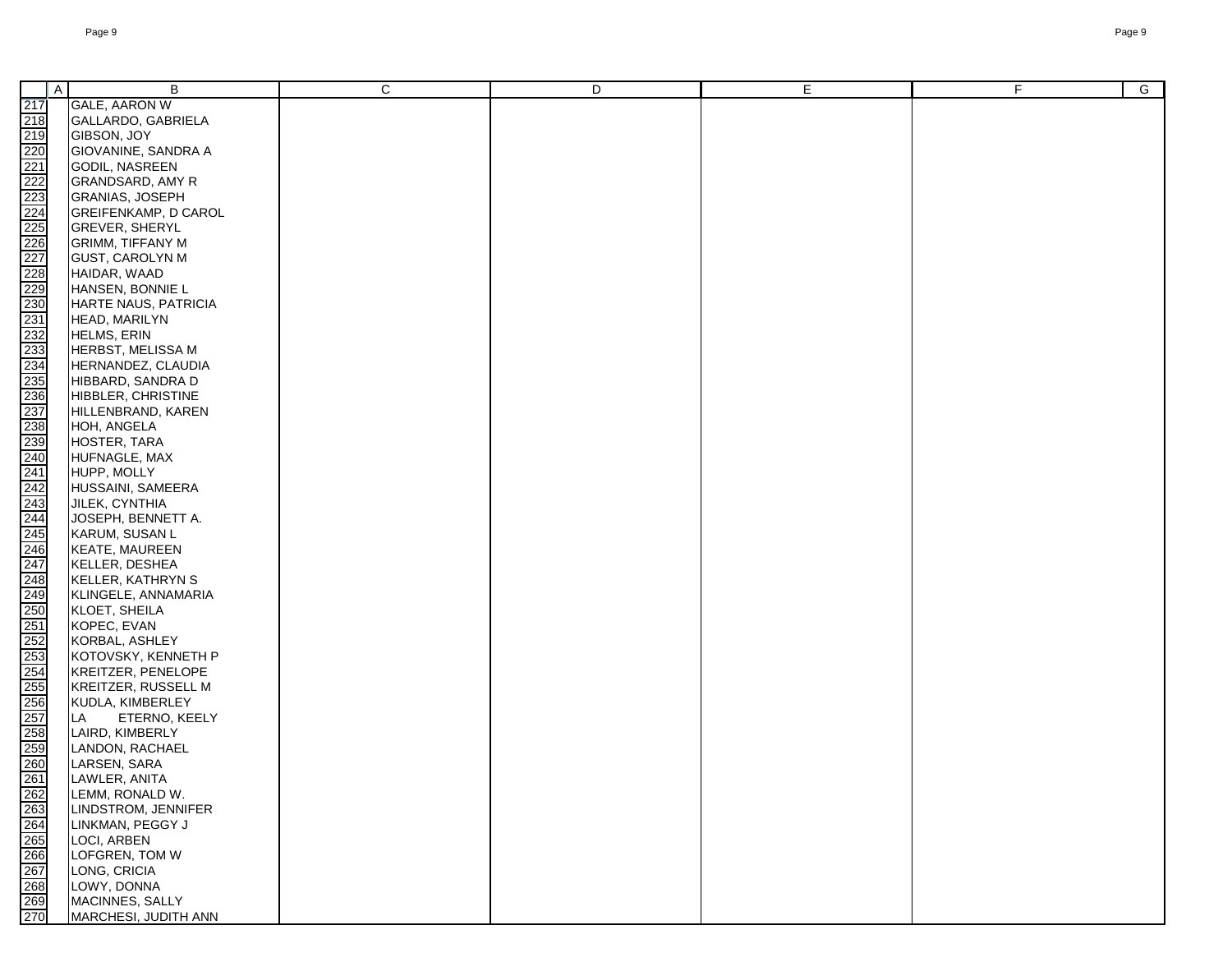|                                                                                                                                                                                                                                      | $\mathsf{A}$ | B                                        | C | D | E. | F. | $\overline{G}$ |
|--------------------------------------------------------------------------------------------------------------------------------------------------------------------------------------------------------------------------------------|--------------|------------------------------------------|---|---|----|----|----------------|
|                                                                                                                                                                                                                                      |              | MARCHETTI, STEPHANIE M                   |   |   |    |    |                |
|                                                                                                                                                                                                                                      |              | MARTINEZ, DELYS                          |   |   |    |    |                |
|                                                                                                                                                                                                                                      |              | MCBRIDE, BECKY                           |   |   |    |    |                |
|                                                                                                                                                                                                                                      |              | MCDONOUGH, MAEVE                         |   |   |    |    |                |
|                                                                                                                                                                                                                                      |              |                                          |   |   |    |    |                |
|                                                                                                                                                                                                                                      |              | MCREYNOLDS, ANQUENETTA                   |   |   |    |    |                |
|                                                                                                                                                                                                                                      |              | MEERS, MARY                              |   |   |    |    |                |
|                                                                                                                                                                                                                                      |              | MEIER, ROSA                              |   |   |    |    |                |
|                                                                                                                                                                                                                                      |              | MENDEZ, ROCIO                            |   |   |    |    |                |
|                                                                                                                                                                                                                                      |              | METZ, JANELLE<br>MIHALOPOULOS, STACEY T. |   |   |    |    |                |
|                                                                                                                                                                                                                                      |              |                                          |   |   |    |    |                |
|                                                                                                                                                                                                                                      |              | MIKA, THOMAS<br>MILIANTI, JENNIFER       |   |   |    |    |                |
|                                                                                                                                                                                                                                      |              | MILLER, ANGELA                           |   |   |    |    |                |
|                                                                                                                                                                                                                                      |              | MITCHELL, SAMANTHA                       |   |   |    |    |                |
|                                                                                                                                                                                                                                      |              | MORRIS, JANET                            |   |   |    |    |                |
|                                                                                                                                                                                                                                      |              |                                          |   |   |    |    |                |
|                                                                                                                                                                                                                                      |              | MORTEN, BRIANNA<br>MURPHY, FRANCES M     |   |   |    |    |                |
|                                                                                                                                                                                                                                      |              | MUSTO, SANDRA                            |   |   |    |    |                |
|                                                                                                                                                                                                                                      |              | NEWMAN, ERIKA                            |   |   |    |    |                |
|                                                                                                                                                                                                                                      |              | NIELSEN, JAMIE M                         |   |   |    |    |                |
|                                                                                                                                                                                                                                      |              | OLIVER, PEG                              |   |   |    |    |                |
|                                                                                                                                                                                                                                      |              | OLSON, LEAH                              |   |   |    |    |                |
|                                                                                                                                                                                                                                      |              | OOMENS, ELIZABETH A                      |   |   |    |    |                |
|                                                                                                                                                                                                                                      |              | ORTEGA, CAMILLE                          |   |   |    |    |                |
|                                                                                                                                                                                                                                      |              | OVERTOOM, ALISON                         |   |   |    |    |                |
|                                                                                                                                                                                                                                      |              | PAULIN, BRANDY                           |   |   |    |    |                |
|                                                                                                                                                                                                                                      |              | PELZ, HOLLY                              |   |   |    |    |                |
|                                                                                                                                                                                                                                      |              | PETERS, MICHAEL R                        |   |   |    |    |                |
|                                                                                                                                                                                                                                      |              | PETERSEN, MAUREEN M.                     |   |   |    |    |                |
|                                                                                                                                                                                                                                      |              | PRENTICE, KAREN                          |   |   |    |    |                |
|                                                                                                                                                                                                                                      |              | PRISKE, LINDA                            |   |   |    |    |                |
|                                                                                                                                                                                                                                      |              | PROSKA, DEBRA                            |   |   |    |    |                |
|                                                                                                                                                                                                                                      |              | <b>REIFEL, ELLEN</b>                     |   |   |    |    |                |
|                                                                                                                                                                                                                                      |              | REYES, ASHLY R                           |   |   |    |    |                |
|                                                                                                                                                                                                                                      |              | RICCA, CHRISTOPHER                       |   |   |    |    |                |
|                                                                                                                                                                                                                                      |              | RIO, CLAUDIA J                           |   |   |    |    |                |
|                                                                                                                                                                                                                                      |              | <b>ROBERTS, ANDREA S</b>                 |   |   |    |    |                |
|                                                                                                                                                                                                                                      |              | <b>ROBERTS, WILLIAM</b>                  |   |   |    |    |                |
|                                                                                                                                                                                                                                      |              | ROGERS, MARTIN                           |   |   |    |    |                |
| <u>a a shekara shekara shekara shekara shekara shekara shekara shekara shekara shekara shekara shekara shekara shekara shekara shekara shekara shekara shekara shekara shekara shekara shekara shekara shekara shekara shekara s</u> |              | ROONEY, DANIEL A.                        |   |   |    |    |                |
|                                                                                                                                                                                                                                      |              | ROTELA, ALEX                             |   |   |    |    |                |
|                                                                                                                                                                                                                                      |              | ROTHSCHILD, SUSAN B                      |   |   |    |    |                |
|                                                                                                                                                                                                                                      |              | ROTTER, DONNAL                           |   |   |    |    |                |
|                                                                                                                                                                                                                                      |              | ROWLAND, PATRICIA A                      |   |   |    |    |                |
|                                                                                                                                                                                                                                      |              | ROYSE, KERRY                             |   |   |    |    |                |
|                                                                                                                                                                                                                                      |              | RUSK, LAUREN                             |   |   |    |    |                |
|                                                                                                                                                                                                                                      |              | RYAN, DEBORAH                            |   |   |    |    |                |
|                                                                                                                                                                                                                                      |              | SAILER, SUSAN                            |   |   |    |    |                |
|                                                                                                                                                                                                                                      |              | SANDERS, LAURIE                          |   |   |    |    |                |
|                                                                                                                                                                                                                                      |              | SCHIEK, LYNN M                           |   |   |    |    |                |
|                                                                                                                                                                                                                                      |              | SEELINGER, DUSTIN                        |   |   |    |    |                |
|                                                                                                                                                                                                                                      |              | SEIDLER, SHANNON                         |   |   |    |    |                |
|                                                                                                                                                                                                                                      |              | SEJKO, ELVIS                             |   |   |    |    |                |
|                                                                                                                                                                                                                                      |              | SHAKIL, FARKHANDA                        |   |   |    |    |                |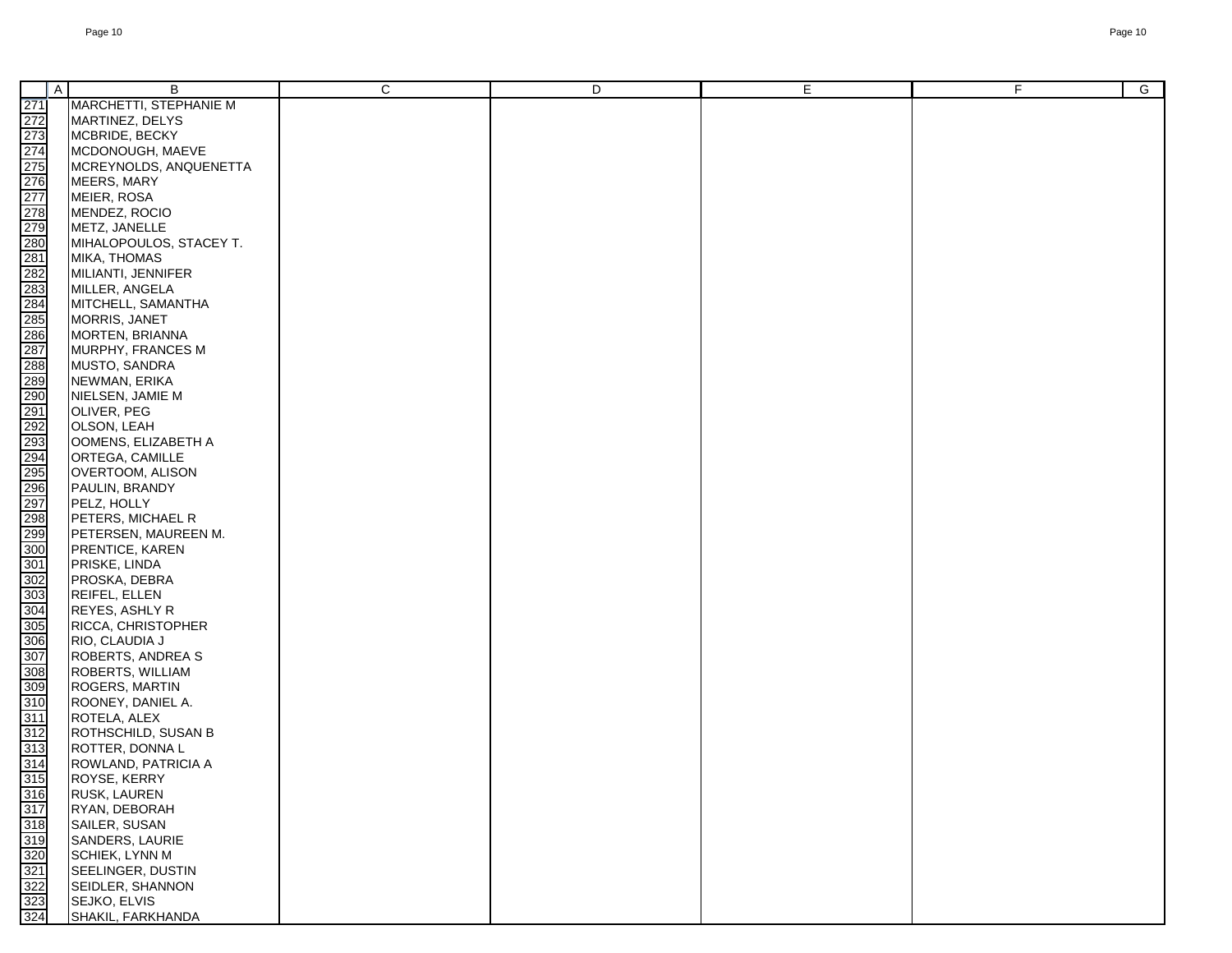|                                                                                                                                                                                                                                       | $\mathsf{A}$ | B                             | C | D | E. | F | $\overline{G}$ |
|---------------------------------------------------------------------------------------------------------------------------------------------------------------------------------------------------------------------------------------|--------------|-------------------------------|---|---|----|---|----------------|
|                                                                                                                                                                                                                                       |              | <b>SHARIF, FARHEEN</b>        |   |   |    |   |                |
|                                                                                                                                                                                                                                       |              | SHERIDAN KENNY, POLLY         |   |   |    |   |                |
|                                                                                                                                                                                                                                       |              | SHIRK, NIKKI                  |   |   |    |   |                |
|                                                                                                                                                                                                                                       |              | SIERRA, JESSE                 |   |   |    |   |                |
|                                                                                                                                                                                                                                       |              | SKALA, GLENN                  |   |   |    |   |                |
|                                                                                                                                                                                                                                       |              | SPINNATO, CLAUDIA             |   |   |    |   |                |
|                                                                                                                                                                                                                                       |              | STAFFORD, ERIN                |   |   |    |   |                |
|                                                                                                                                                                                                                                       |              | STALLONE, LANA                |   |   |    |   |                |
|                                                                                                                                                                                                                                       |              | STOMBERSKI, SANDY             |   |   |    |   |                |
|                                                                                                                                                                                                                                       |              | STOSUR, APRIL                 |   |   |    |   |                |
|                                                                                                                                                                                                                                       |              | STREET, LAVERNE               |   |   |    |   |                |
|                                                                                                                                                                                                                                       |              | STUPFEL, HEATHER              |   |   |    |   |                |
|                                                                                                                                                                                                                                       |              | SZWARGA, SHARON S             |   |   |    |   |                |
|                                                                                                                                                                                                                                       |              | TRIFONE, MARIANNE             |   |   |    |   |                |
|                                                                                                                                                                                                                                       |              | <b>URICK, LORI</b>            |   |   |    |   |                |
|                                                                                                                                                                                                                                       |              | VALENCIA MORALES, JUAN        |   |   |    |   |                |
|                                                                                                                                                                                                                                       |              | VANEK, KATHERINE              |   |   |    |   |                |
|                                                                                                                                                                                                                                       |              | VELASQUEZ, LOIDA              |   |   |    |   |                |
|                                                                                                                                                                                                                                       |              | VICHIO, MARIA                 |   |   |    |   |                |
|                                                                                                                                                                                                                                       |              | <b>WALLACE, KRISTY</b>        |   |   |    |   |                |
|                                                                                                                                                                                                                                       |              | <b>WALLBRUCH, MEGAN</b>       |   |   |    |   |                |
|                                                                                                                                                                                                                                       |              | <b>WALTON, CHRISTOPHER</b>    |   |   |    |   |                |
|                                                                                                                                                                                                                                       |              | WASTI, FARZANA S              |   |   |    |   |                |
|                                                                                                                                                                                                                                       |              | <b>WEBER, PAULINE</b>         |   |   |    |   |                |
|                                                                                                                                                                                                                                       |              | <b>WEIS, SHALAGH</b>          |   |   |    |   |                |
|                                                                                                                                                                                                                                       |              | WELCH, JUDY D                 |   |   |    |   |                |
|                                                                                                                                                                                                                                       |              | WIDERSKI, JODI                |   |   |    |   |                |
|                                                                                                                                                                                                                                       |              | <b>WILLIAMS, CHRISTINE E.</b> |   |   |    |   |                |
|                                                                                                                                                                                                                                       |              | <b>WILSON, CHERYL A</b>       |   |   |    |   |                |
|                                                                                                                                                                                                                                       |              | WINTERS, DANIELLE             |   |   |    |   |                |
|                                                                                                                                                                                                                                       |              | WITEK, PATRICIA               |   |   |    |   |                |
|                                                                                                                                                                                                                                       |              | <b>WOLTMAN, JEANINE L</b>     |   |   |    |   |                |
|                                                                                                                                                                                                                                       |              | YOUNG, KATHERINE A            |   |   |    |   |                |
|                                                                                                                                                                                                                                       |              | ZAK, MAGGIE                   |   |   |    |   |                |
| <u>an an an an an an an amazo an amazo an amazo an amazo an amazo an amazo an amazo an amazo an amazo an amazo an a</u><br>Bana an amazo an amazo an amazo an amazo an amazo an amazo an amazo an amazo an amazo an amazo an amazo an |              | ZANKO, MICHELE                |   |   |    |   |                |
|                                                                                                                                                                                                                                       |              |                               |   |   |    |   |                |
|                                                                                                                                                                                                                                       |              |                               |   |   |    |   |                |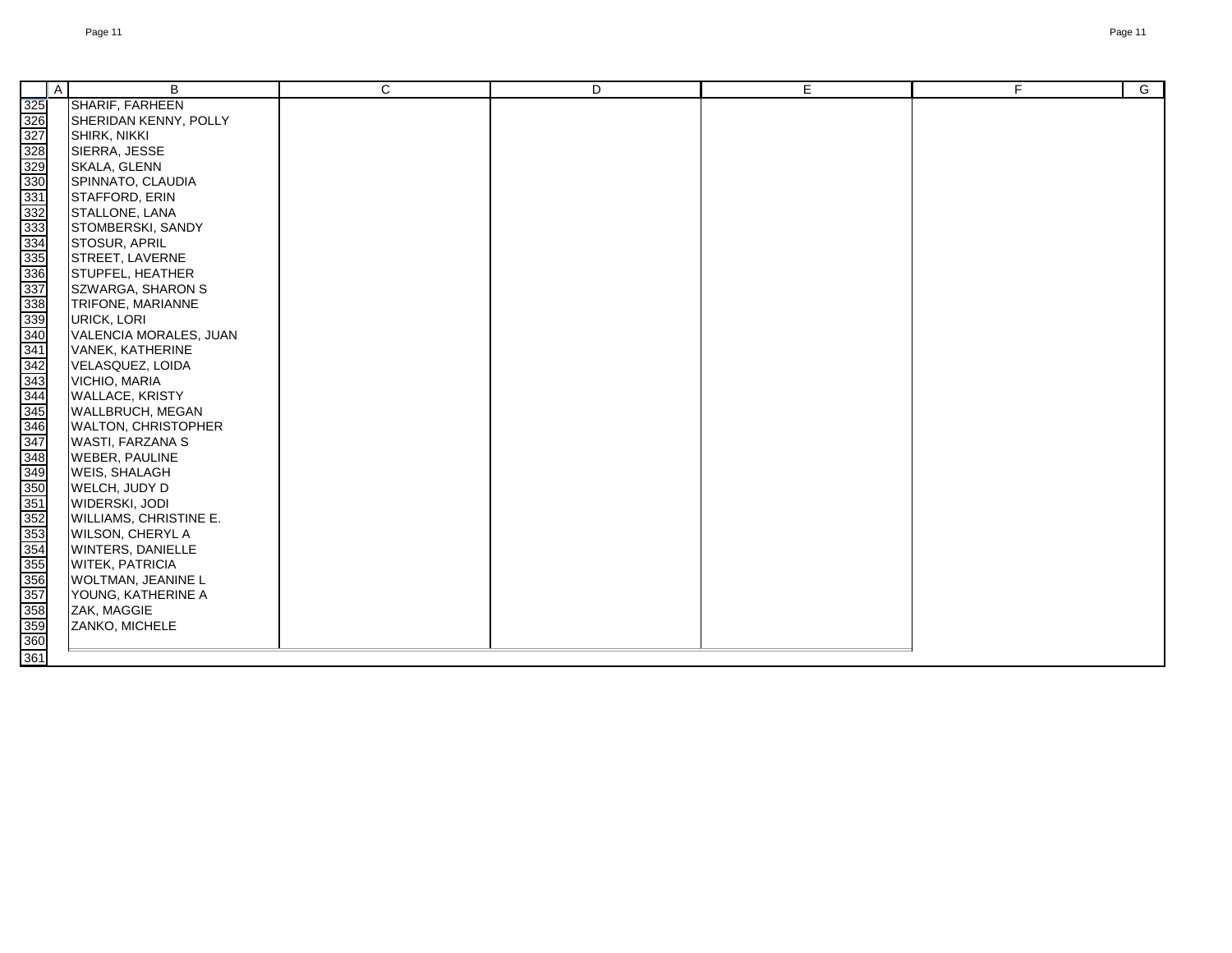|                | Α                                                                                         |    | B                       | $\mathsf{C}$ | D                                    |
|----------------|-------------------------------------------------------------------------------------------|----|-------------------------|--------------|--------------------------------------|
|                | Payments over \$2,500, excluding wages and salaries.                                      |    |                         |              |                                      |
| $\overline{2}$ | This listing must be published in the local newspaper, sent to ISBE, and                  |    |                         |              |                                      |
| 3              | retained within your district/joint agreement administrative office for public inspection |    |                         |              |                                      |
| 4              |                                                                                           |    |                         |              |                                      |
| 5              | Glen Ellyn School District 41                                                             |    |                         |              |                                      |
| 6              | 19-022-0410-02                                                                            |    |                         |              |                                      |
| $\overline{7}$ | Person, Firm, or Corporation                                                              |    | <b>Aggregate Amount</b> |              | Person, Firm, or Corporation         |
| 8              | ILLINOIS ASSN OF SCHOOL ADM                                                               | \$ | 2,504.23                |              | ADVANTAGE ANALYTICS LLC              |
| 9              | <b>TYCO INTEGRATED SECURITY LLC</b>                                                       |    | 2,540.60                |              | UNITED RADIO COMMUNICATIONS          |
|                | 10 CONSORTIUM FOR EDUCTL CHANGE                                                           |    | 2,575.00                |              | <b>BRAIN POP LLC</b>                 |
|                | 11 DUPAGE COUNTY HEALTH DEPT                                                              |    | 2,595.00                |              | <b>GREEN ASSOCIATES</b>              |
|                | 12 MENARDS                                                                                |    | 2,658.42                |              | <b>CORRECT MONITORING SERVICES</b>   |
|                | 13 WEST MUSIC CO                                                                          |    | 2,670.47                |              | <b>WEBSTER MCGRATH &amp; AHLBERG</b> |
|                | 14 CROWTHER ROOF& SHEET METAL                                                             |    | 2,700.00                |              | YWCA METROPOLITAN CHICAGO            |
|                | 15 SERVPRO OF WHEATON/GLEN ELLYN                                                          |    | 2,793.18                |              | KANELAND COMM UNIT SCHL DIST #302    |
|                | 16 ABLENET INC                                                                            |    | 2,795.80                |              | <b>STANTON MECHANICAL</b>            |
| 17             | <b>BHFX LLC</b>                                                                           |    | 2,800.00                |              | <b>BOOKSTORE LTD, THE</b>            |
|                | 18 US GAMES INC                                                                           |    | 2,809.22                |              | MAXIM HEALTHCARE SERVICES            |
|                | 19 TPRS BOOKS                                                                             |    | 2,813.00                |              | SCHOOL PERCEPTIONS LLC               |
|                | 20 LAWSON PRODUCTS                                                                        |    | 2,872.79                |              | <b>FRONTLINE TECHNOLOGIES</b>        |
|                | 21 AUTOMATIC BUILDING CONTROLS LLC                                                        |    | 2,942.00                |              | SOUTH SIDE CONTROL SUPPLY            |
|                | 22 NCS PEARSON                                                                            |    | 2,951.06                |              | <b>FERGUSON</b>                      |
|                | 23 RAPTOR                                                                                 |    | 2,975.00                |              | <b>LAIDLAW TRANSIT</b>               |
|                | 24 SAFARI VIDEO NETWORK                                                                   |    | 2,995.00                |              | <b>HUMANEX VENTURES</b>              |
|                | 25 OVERDRIVE                                                                              |    | 3,000.00                |              | ILLINOIS DEPT EMPLOY SECURTY         |
|                | 26 H-O-H WATER TECHNOLOGY INC.                                                            |    | 3,000.39                |              | <b>ACTIVELY LEARN</b>                |
|                | 27 FLINN SCIENTIFIC INC                                                                   |    | 3,090.59                |              | <b>INTEGRATED SYSTEMS CORP</b>       |
|                | 28 HERFF JONES                                                                            |    | 3,107.97                |              | <b>EDGENUITY INC</b>                 |
| 29             | <b>TEMPERATURE EQUIPMENT CORP</b>                                                         |    | 3,122.48                |              | <b>KAGAN &amp; GAINES INC</b>        |
|                | 30 GABBERT COMPANY                                                                        |    | 3,159.00                |              | <b>AAVEX TECH CORP</b>               |
|                | 31 ADDISON SCHOOL DISTRICT #4                                                             |    | 3,178.80                |              | <b>EDUCLIMBER</b>                    |
|                | 32 DUPAGE ROE                                                                             |    | 3,210.00                |              | FORECAST 5 ANALYTICS INC             |
|                | 33 WEVIDEO INC                                                                            |    | 3,396.75                |              | READING & WRITING PROJECT NETWORK L  |
| 34             | COMMUNITY UNIT SCHL DIST 200                                                              |    | 3,444.00                |              | <b>HOUSE OF GRAPHICS</b>             |
|                | 35 KEISER                                                                                 | Φ  | 3,482.67                |              | <b>SEPTRAN INC</b>                   |
|                | 36 PATTEN INDUSTRIES #774539                                                              | \$ | 3,508.15                |              | UNITED ANALYTICAL SERV               |
|                | 37 TYPING CLUB INC                                                                        |    | 3,742.20                |              | <b>MAKE MUSIC INC</b>                |
|                | 38 SOUND INC                                                                              |    | 3,796.00                |              | <b>MINDSIGHT</b>                     |
|                | 39 GREAT LAKES ELEVATOR SERVICES                                                          |    | 3,800.22                |              | <b>JOSTENS</b>                       |
|                | 40 GOWER SCHOOL DISTRICT 62                                                               |    | 3,815.00                |              | YELLOW FOLDER                        |
|                | 41 VT SERVICES INC                                                                        | \$ | 3,827.90                |              | <b>GRAYBAR ELECTRIC CO INC</b>       |
|                | 42 STAPLES ADVANTAGE                                                                      | \$ | 3,887.81                |              | ILLINOIS ASSN OF SCH BOARDS          |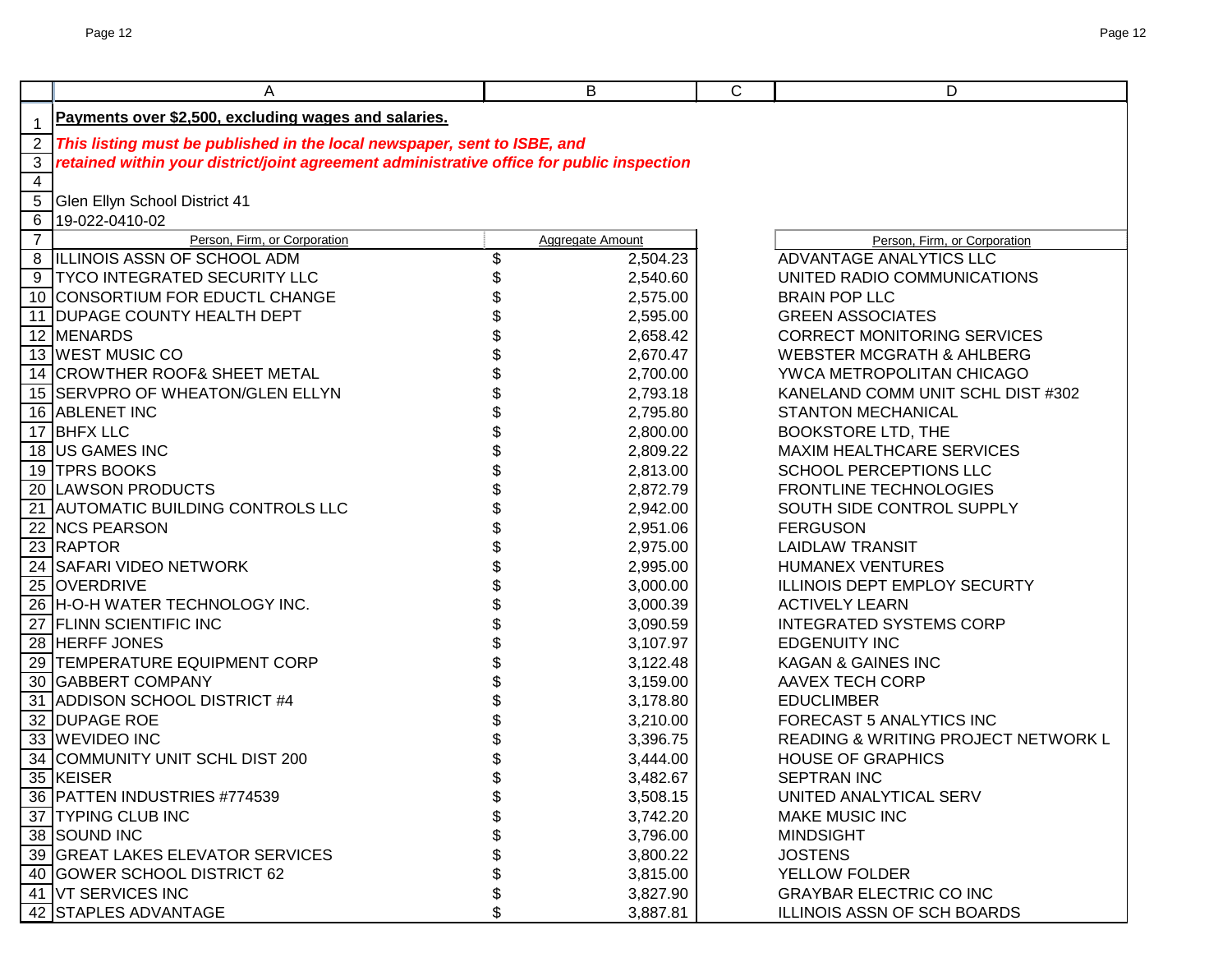| A                                      | B              | C | D                                    |
|----------------------------------------|----------------|---|--------------------------------------|
| 43 D & H DISTRIBUTING                  | \$<br>3,975.00 |   | RESILITE SPORTS PROD INC             |
| 44 GUMDROP CASES                       | 4,086.45       |   | <b>BRITTEN SCHOOL</b>                |
| 45 DIST #15, MARQUARDT SCL             | 4,103.00       |   | AMERICAN READING COMPANY             |
| 46 FIRM SYSTEMS                        | 4,152.00       |   | CHILD'S VOICE SCHOOL                 |
| 47 DIDAX CORP                          | 4,157.14       |   | <b>RESTROOM DIRECT</b>               |
| 48 CROWN CENTER, ROBERT                | 4,160.00       |   | <b>MYSTIC BLUE CRUISES</b>           |
| 49 RBS ACTIVEWEAR                      | 4,202.10       |   | DOWNERS GROVE SCHOOL DIST#58         |
| 50 NORTHERN ILLINOIS GAS               | 4,318.83       |   | <b>ACCELERATE LEARNING</b>           |
| 51 VILLAGE OF GLEN ELLYN               | 4,350.00       |   | <b>EXPLORE LEARNING</b>              |
| 52 COACH CLIFF'S GAGA BALL PITS LLC    | 4,382.70       |   | <b>C.L.DOUCETTE INC</b>              |
| 53 THE CENTER                          | 4,400.00       |   | <b>SUNBELT STAFFING</b>              |
| 54 VALOR TECHNOLOGIES INC              | 4,485.00       |   | <b>QUINLAN &amp; FABISH MUSIC</b>    |
| 55 TERRACE SUPPLY COMPANY              | 4,499.07       |   | WORTH AVE. GROUP                     |
| 56 NWEA                                | 4,500.00       |   | <b>ORKIN LLC</b>                     |
| 57 AIR FILTER ENGINEERS                | 4,501.10       |   | AT&T                                 |
| 58 MOST DEPENDABLE FOUNTAINS INC       | 4,540.00       |   | <b>STEEL MANAGEMENT</b>              |
| 59 AQUASCAPE                           | 4,660.00       |   | <b>HEALTHPRO REHABILITATION</b>      |
| 60 EAI                                 | 4,678.07       |   | <b>CARE OF TREES</b>                 |
| 61 DUPAGE SECURITY SOLUTIONS INC       | 4,721.26       |   | R B CONSTRUCTION                     |
| 62 JUNIOR LIBRARY GUILD                | 4,788.38       |   | FOLLETT SCHOOL SOLUTIONS INC         |
| 63 SCHOLASTIC BOOK FAIRS               | 4,796.74       |   | <b>OFFICE DEPOT</b>                  |
| 64 DEMCO                               | 5,063.79       |   | <b>REV TRAK</b>                      |
| 65 TASC                                | 5,115.62       |   | NORTHERN ILLINOIS GAS                |
| 66 RENTAL MAX LLC                      | 5,151.87       |   | MECHANICAL INCORPORATED              |
| 67 EBSCO INFORMATION SVC               | 5,186.00       |   | <b>SASED</b>                         |
| 68 ROSCOE CO                           | 5,323.73       |   | KOZAK CUSTOM LANDSCAPES              |
| 69 TEXTHELP INC                        | 5,525.00       |   | INNOVATIONS THERAPEUTIC DAY SCHOOL   |
| 70 LEND                                | 5,567.44       |   | <b>HEINEMANN</b>                     |
| 71 VERIZON WIRELESS                    | 5,740.94       |   | <b>LANDMARK FORD</b>                 |
| 72 MANICO FLOORING INC                 | 5,800.00       |   | <b>SMOOTHWALL</b>                    |
| 73 BR SPORTS LTD                       | 5,852.00       |   | <b>LEARNING A-Z</b>                  |
| 74 CONSERV FS                          | 5,858.90       |   | ARTHUR J GALLAGHER                   |
| 75 EXTRA SPACE STORAGE                 | 5,883.00       |   | <b>JB CONTRACTING CORP</b>           |
| 76 BOUND TO STAY BOUND BOOKS           | 5,940.85       |   | AMERICAN TAXI DISPATCH               |
| 77 HAPARA                              | 6,169.50       |   | <b>MIDAMERICAN ENERGY</b>            |
| 78 GOPHER SPORT                        | 6,185.15       |   | SUMMIT SCHOOL                        |
| 79 BRIDGES FOR LANGUAGE, TRNG & STAFFI | 6,300.89       |   | ARMBRUST PLUMBING INC                |
| 80 PALOS SPORTS INC                    | 6,318.58       |   | <b>VERITIV OPERATING COMPANY</b>     |
| 81   PARTITION PROS                    | 6,392.00       |   | DIST #44, BD OF ED                   |
| 82 MUSEUM OF SCIENCE                   | 6,654.33       |   | <b>CRUISE BOILER &amp; REPAIR CO</b> |
| 83 ROBINSON MANUFACTURING INC          | 6,680.00       |   | PROFESSIONAL PAVING & CONCRETE       |
| 84 BLACKBOARD                          | \$<br>6,900.00 |   | <b>SCHOOL SPECIALTY</b>              |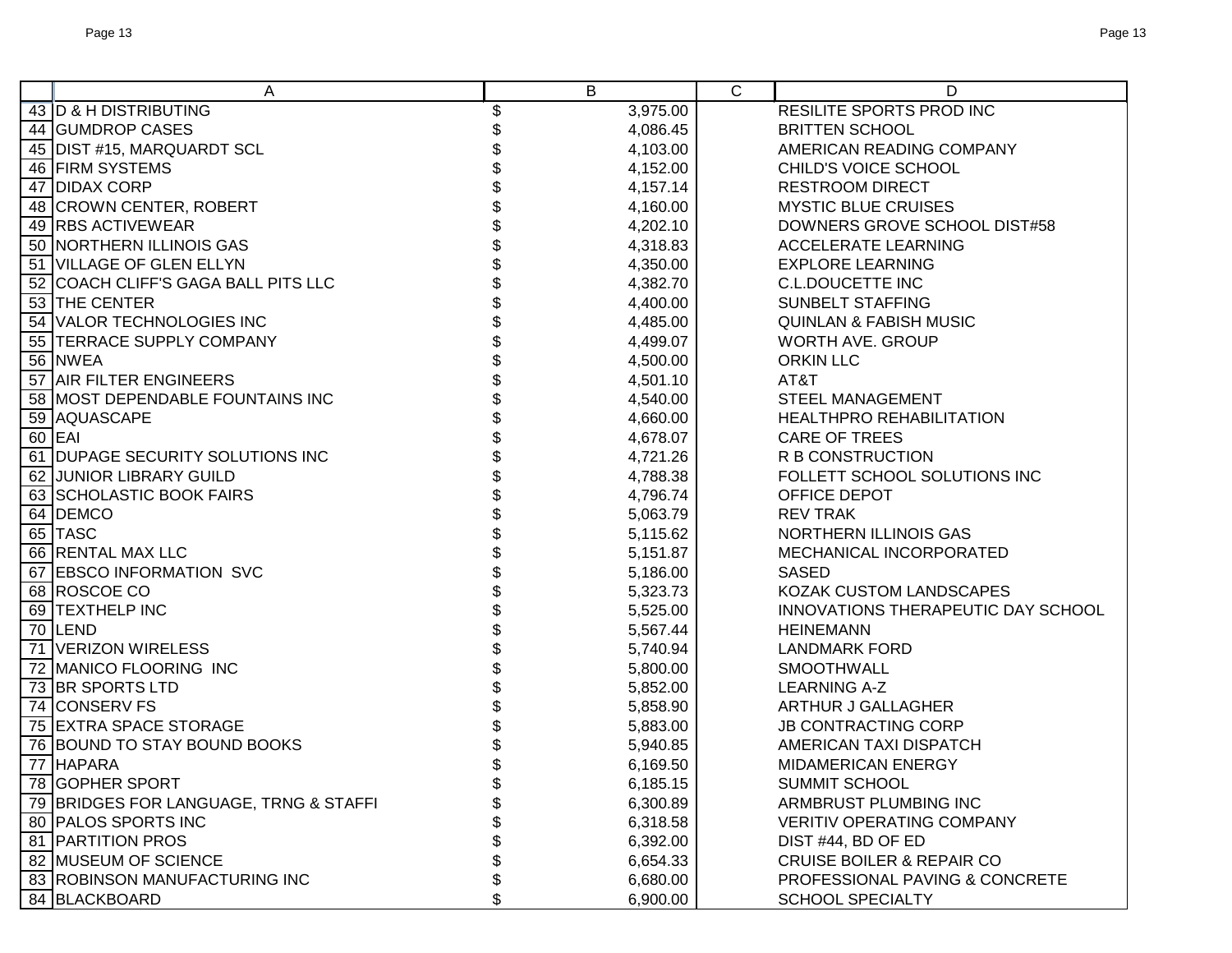|                                               | A                                      | B              | $\mathsf{C}$ | D                                            |
|-----------------------------------------------|----------------------------------------|----------------|--------------|----------------------------------------------|
|                                               | 85 PITNEY BOWES                        | \$<br>6,939.12 |              | <b>CDW GOVERNMENT</b>                        |
|                                               | 86 LANGUAGE TESTING INTL INC           | 6,990.00       |              | HYDE PARK DAY SCHOOL                         |
|                                               | 87 BATTERIES PLUS                      | 7,122.53       |              | <b>WASTE MANAGEMENT WEST</b>                 |
|                                               | 88 HOUGHTON MIFFLING RECEIVABLES CO LL | 7,193.70       |              | <b>PCM</b>                                   |
|                                               | 89 PLAYWORKS EDUCATION ENERGIZED       | 7,250.00       |              | <b>EXPERT PAY</b>                            |
|                                               | 90 ACCURATE CUSTOM CABINETS INC        | 7,281.00       |              | <b>RICOH</b>                                 |
|                                               | 91 REGIONAL TRUCK EQUIPMENT CO         | 7,585.00       |              | RELIANCE STANDARD LIFE                       |
|                                               | 92 WEST INTERACTIVE SERVICES CORP      | 7,751.10       |              | AT&T                                         |
|                                               | 93 SCHOLASTIC MAGAZINES                | 7,775.38       |              | <b>AFSCME</b>                                |
|                                               | 94 THE CHICAGO HOME TUTOR LLC          | 7,800.00       |              | APPLE COMPUTER                               |
|                                               | 95 ECS MIDWEST LLC                     | 7,900.00       |              | <b>BAKER TILLY VIRCHOW KRAUSE</b>            |
|                                               | 96 HALDEMAN-HOMME                      | 7,935.00       |              | <b>VORTEX COMMERCIAL FLOORING</b>            |
|                                               | 97 DISCOVERY EDUCATION                 | 8,000.00       |              | SYNCB/AMAZON                                 |
|                                               | 98 HOLTZ EDUCATIONAL CENTER            | 8,050.00       |              | <b>GOVERNMENT LEASING &amp; FINANCE INC'</b> |
|                                               | 99 SCHOLASTIC INC                      | 8,097.53       |              | <b>CLARE WOODS ACADEMY</b>                   |
|                                               | 100 COIT DRAPERY CLEANERS              | 8,190.00       |              | AMERICAN CAPITAL FINANCIAL SERVICES          |
|                                               | 101 SCHOOLDUDE                         | 8,395.00       |              | VILLAGE OF GLEN ELLYN                        |
|                                               | 102 MEDINAH SCHOOL DISTRICT 11         | 8,669.00       |              | <b>AMBER MECHANICAL</b>                      |
|                                               | 103 W.J. O'NEIL CHICAGO LLC            | 8,752.31       |              | <b>HAPP BUILDERS INC</b>                     |
|                                               | 104 HARGRAVE BUILDERS INC              | 8,771.00       |              | <b>CALL ONE</b>                              |
|                                               | 105 PADDOCK ENTERPRISES, E T           | 8,820.00       |              | <b>NDSEC</b>                                 |
|                                               | 106 HOLLYWOOD BLVD CINEMA              | 8,952.00       |              | <b>GIANT STEPS</b>                           |
|                                               | 107 CAPSTONE PRESS                     | 8,961.10       |              | VANGUARD ENERGY SERVICES LLC                 |
|                                               | 108 KAGAN PROFESSIONAL DEVELOPMENT     | 8,997.00       |              | <b>SKYWARD INC</b>                           |
|                                               | 109 UNITED STATES POSTAL SERVICE       | 9,225.00       |              | PARKLAND PREPARATORY ACADEMY INC             |
|                                               | 110 HAWTHORN ASSOC OF LAKE COUNTY LLC  | 9,556.34       |              | FOUR POINT 0                                 |
|                                               | 111 JUST RITE ACOUSTICS INC            | 9,666.00       |              | <b>WAGEWORKS</b>                             |
|                                               | 112 PREMIER                            | 9,668.75       |              | INNOVATIVE MODULAR SOLUTIONS                 |
|                                               | 113 AMPLIFIED IT                       | 9,670.00       |              | <b>DISCOVERY BENEFITS</b>                    |
|                                               | 114 SHRED-IT                           | 9,721.32       |              | <b>INCLUSIVE SCHOOLING</b>                   |
|                                               | 115 INNOVENTION SYSTEM LLC             | 9,741.25       |              | <b>BMO MASTERCARD</b>                        |
|                                               | 116 CUSTOM EDUCATION SOLUTIONS INC     | 9,771.92       |              | PALMER HAMILTON LLC                          |
| 117                                           |                                        |                |              | ELLIOTT CONSTRUCTION CORP                    |
| 118                                           |                                        |                |              | <b>GREAT MINDS LLC</b>                       |
| 119                                           |                                        |                |              | <b>BISPING CONSTRUCTION CO</b>               |
|                                               |                                        |                |              | <b>WAREHOUSE DIRECT</b>                      |
|                                               |                                        |                |              | SOARING EAGLE ACADEMY                        |
| 120<br>121<br>122<br>123<br>124<br>125<br>126 |                                        |                |              | <b>GLEN ELLYN EDUCATION ASSN</b>             |
|                                               |                                        |                |              | AMERICAN GRADING INC                         |
|                                               |                                        |                |              | USD, LLC                                     |
|                                               |                                        |                |              | <b>CORRECT ELECTRIC</b>                      |
|                                               |                                        |                |              | <b>FQC</b>                                   |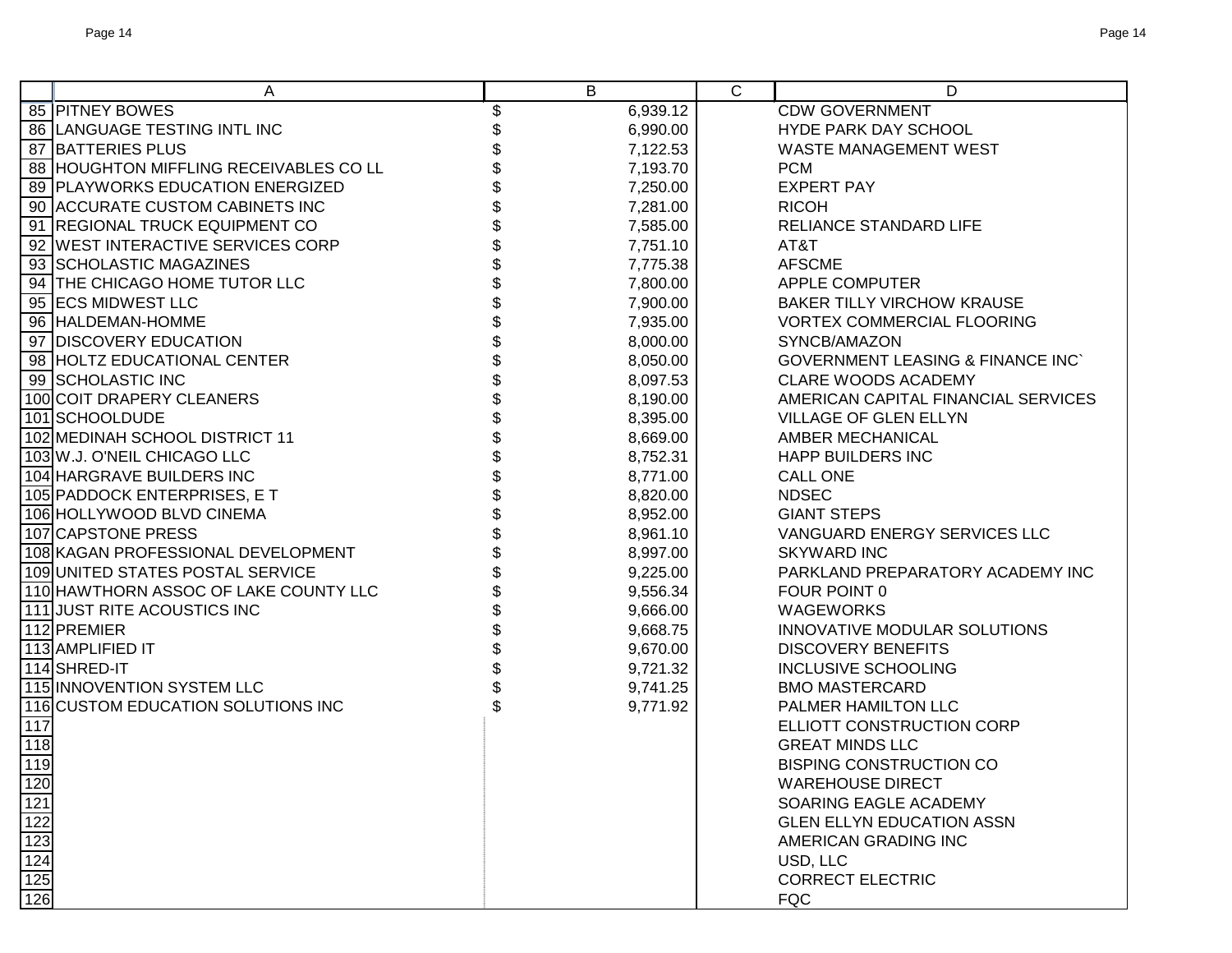|                                                                       | A | B | С | D                                    |
|-----------------------------------------------------------------------|---|---|---|--------------------------------------|
| 127                                                                   |   |   |   | <b>FRANCZEK RADELET</b>              |
| 128                                                                   |   |   |   | OLIVE GROVE LANDSCAPING INC          |
| 129                                                                   |   |   |   | <b>LOWERY MCDONNELL</b>              |
|                                                                       |   |   |   | <b>WEATHERGUARD ROOFING CO</b>       |
|                                                                       |   |   |   | THE KENNETH COMPANY                  |
|                                                                       |   |   |   | MANUSOS GENERAL CONTRACTING INC      |
|                                                                       |   |   |   | <b>CLIC</b>                          |
|                                                                       |   |   |   | <b>CONSTELLATION NEWENERGY INC</b>   |
|                                                                       |   |   |   | DEKALB MECHANICAL INC                |
| $\frac{13}{131}$ $\frac{13}{134}$ $\frac{133}{135}$ $\frac{135}{136}$ |   |   |   | ELENS & MAICHIN ROOFING & S M        |
| 137                                                                   |   |   |   | ZIONS FIRST NATIONAL BANK            |
| 138                                                                   |   |   |   | KANSAS STATE BANK                    |
| 139                                                                   |   |   |   | <b>MB FINANCIAL BANK</b>             |
| 140                                                                   |   |   |   | <b>MARQUARDT SCHOOL DISTRICT 15</b>  |
| 141                                                                   |   |   |   | THIS                                 |
| $\frac{142}{143}$                                                     |   |   |   | FIRST STUDENT INC                    |
|                                                                       |   |   |   | <b>ILL MUNICIPAL RETIREMENT FUND</b> |
|                                                                       |   |   |   | COOP ASSN FOR SPEC EDUC              |
| 145                                                                   |   |   |   | <b>WIGHT &amp; COMPANY</b>           |
| 146                                                                   |   |   |   | <b>HS TRANSPORTATION</b>             |
| 147                                                                   |   |   |   | <b>OMNI</b>                          |
| 148                                                                   |   |   |   | <b>ILLINOIS DEPT OF REVENUE</b>      |
|                                                                       |   |   |   | TEACHERS RETIREMENT SYSTEM           |
| 149<br>150                                                            |   |   |   | <b>US BANK</b>                       |
| 151                                                                   |   |   |   | <b>INTERNAL REV SERVICE</b>          |
| 152                                                                   |   |   |   | <b>EDUCATIONAL BENEFIT COOP</b>      |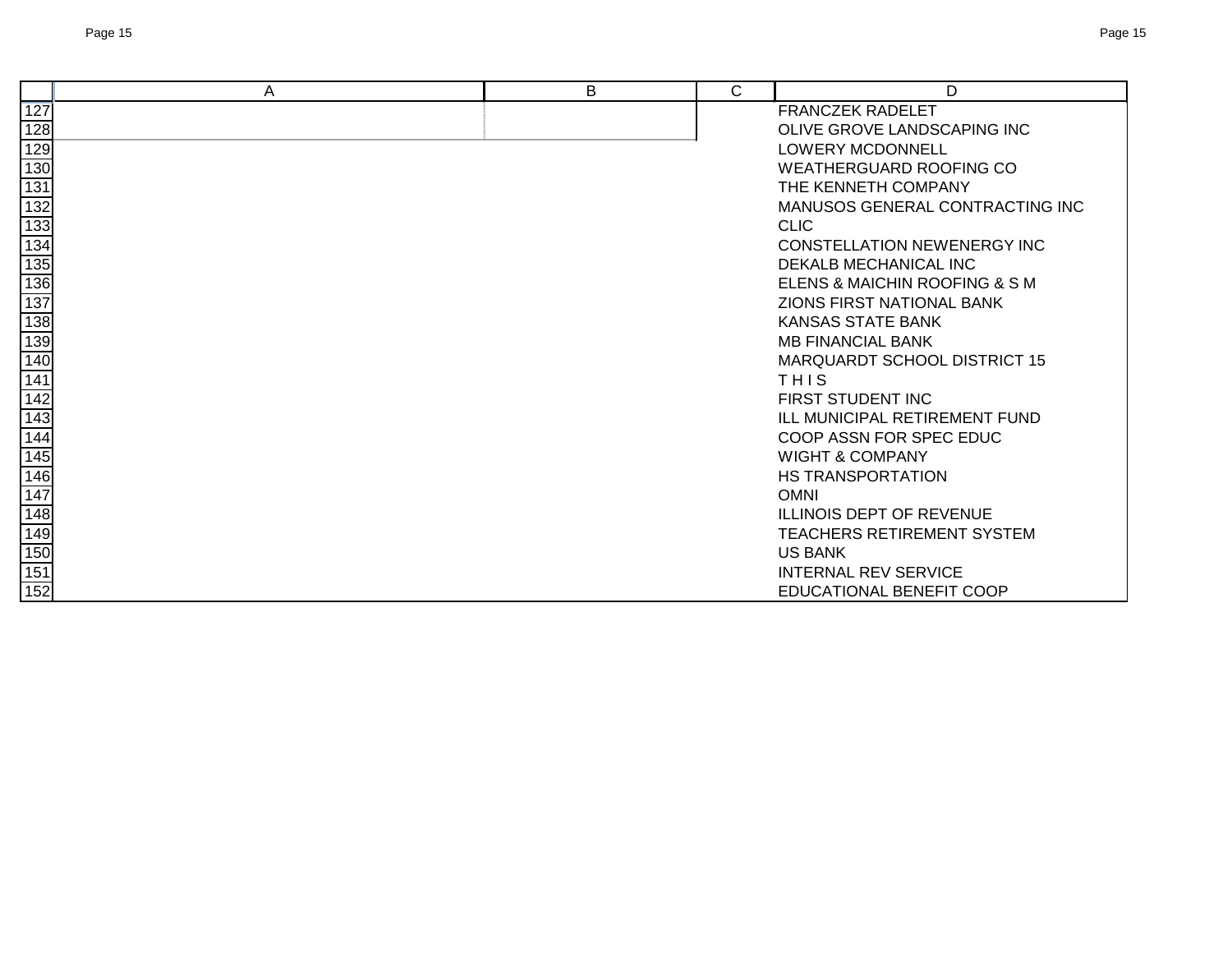|                       |          | E                       |
|-----------------------|----------|-------------------------|
| 1                     |          |                         |
| $\overline{2}$        |          |                         |
| $\overline{3}$        |          |                         |
| 4                     |          |                         |
| 5                     |          |                         |
| 6                     |          |                         |
| 7                     |          | <u>Aggregate Amount</u> |
| $\overline{8}$        | \$       | 10,000.00               |
| 9                     | \$       | 10,064.79               |
| 10                    | \$       | 10,237.49               |
| $1\bar{1}$            | \$       | 10,301.22               |
| $\overline{12}$       | \$       | 10,356.00               |
| $\overline{1}3$       | \$       | 10,400.00               |
| $\overline{14}$       | \$       | 10,400.00               |
| $\overline{15}$       | \$       | 10,422.40               |
| $\overline{16}$       | \$       | 10,600.00               |
| $\overline{17}$       | \$       | 10,801.59               |
| $\overline{18}$       | \$       | 11,036.00               |
| $\overline{19}$       | \$       | 11,361.00               |
| 20                    | \$       | 11,406.15               |
| $\frac{21}{2}$        | \$       | 11,441.83               |
| 22                    | \$       | 11,819.34               |
| $2\overline{3}$       | \$       | 11,834.27               |
| 24                    | \$       | 11,897.00               |
| $\frac{25}{5}$        | \$       | 12,499.87               |
| $\overline{26}$       | \$       | 12,700.00               |
| $\frac{27}{2}$        | \$       | 12,960.00               |
| 28                    | \$       | 13,299.99               |
| 29                    | \$       | 13,814.67               |
| 30                    | \$       | 13,990.00               |
| 31<br>$\overline{32}$ | \$<br>\$ | 14,000.00               |
| $\overline{33}$       | \$       | 14,000.00<br>14,000.00  |
| 34                    | \$       | 14,111.65               |
| $\overline{35}$       | \$       | 14,176.85               |
| 36                    | \$       | 14,231.50               |
| 37                    | \$       | 14,479.00               |
| 38                    | \$       | 14,637.82               |
| 39                    | \$       | 15,000.00               |
| 40                    | \$       | 15,135.00               |
| 41                    | \$       | 16,436.30               |
| 42                    | \$       | 17,663.00               |
|                       |          |                         |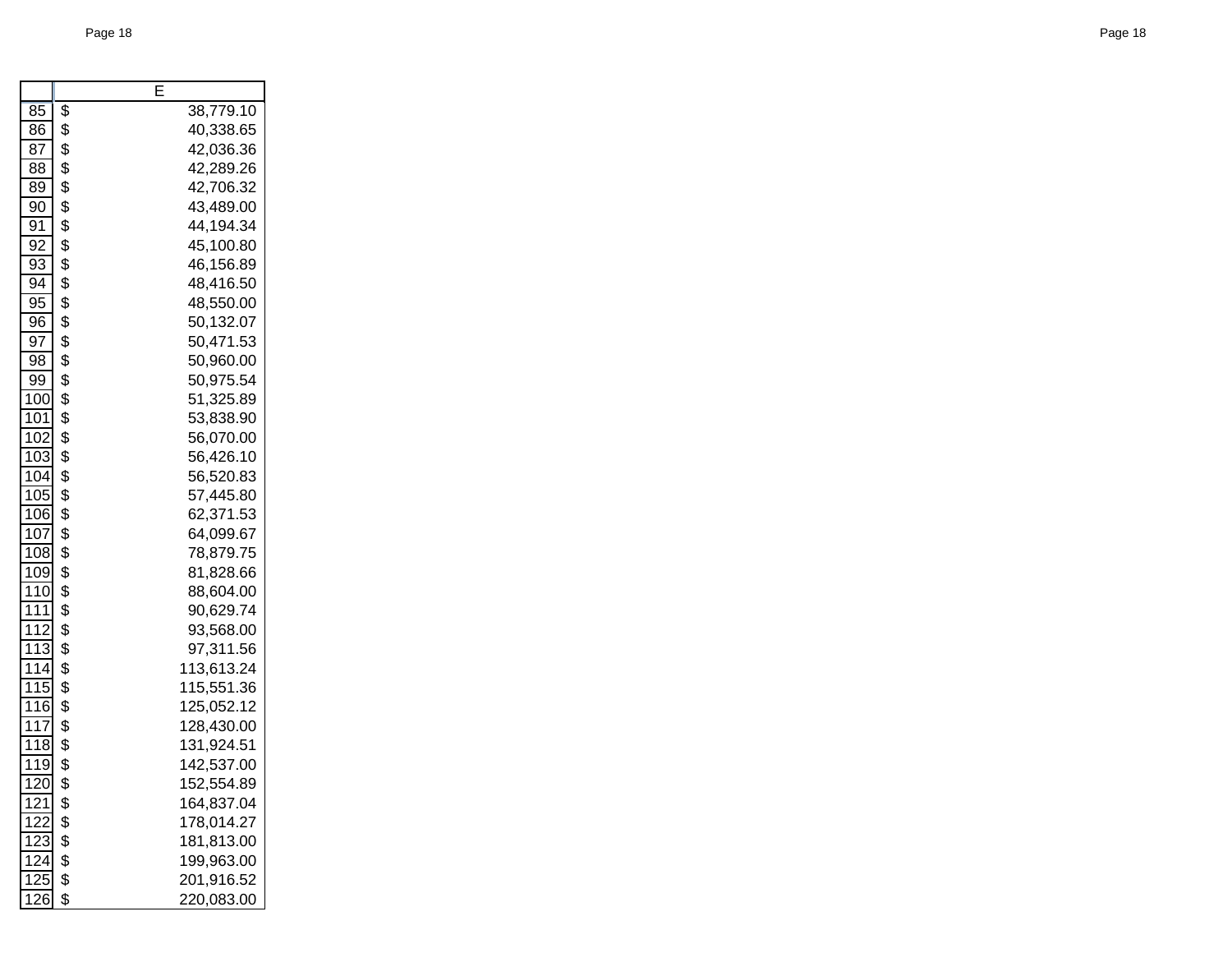|     | E                  |
|-----|--------------------|
| 127 | \$<br>226,855.83   |
| 128 | \$<br>232,915.78   |
| 129 | \$<br>233,866.47   |
| 130 | \$<br>242,388.00   |
| 131 | \$<br>245,511.00   |
| 132 | \$<br>266,964.00   |
| 133 | \$<br>291,119.00   |
| 134 | \$<br>292,301.55   |
| 135 | \$<br>298,063.00   |
| 136 | \$<br>398,529.00   |
| 137 | \$<br>418,896.29   |
| 138 | \$<br>556,618.08   |
| 139 | \$<br>608,958.96   |
| 140 | \$<br>666,757.83   |
| 141 | \$<br>677,009.06   |
| 142 | \$<br>789,516.57   |
| 143 | \$<br>811,686.83   |
| 144 | \$<br>934,605.67   |
| 145 | \$<br>982,500.19   |
| 146 | \$<br>1,006,142.65 |
| 147 | \$<br>1,007,559.72 |
| 148 | \$<br>1,349,536.23 |
| 149 | \$<br>2,679,719.30 |
| 150 | \$<br>3,075,000.00 |
| 151 | \$<br>4,621,131.85 |
| 152 | \$<br>5,874,836.22 |
|     |                    |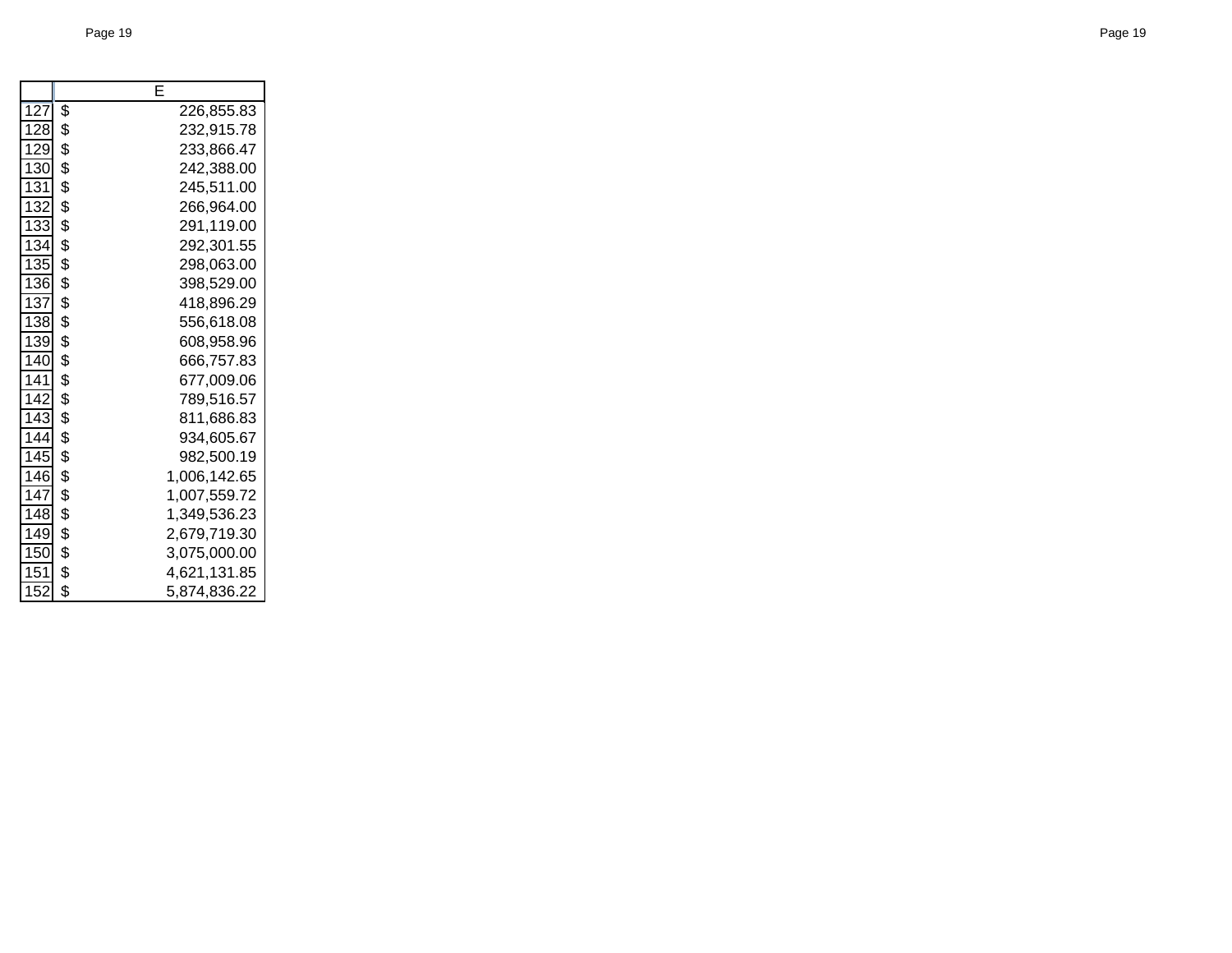|                 | A<br>B                                                               | C                                                              | D<br>Е                              |
|-----------------|----------------------------------------------------------------------|----------------------------------------------------------------|-------------------------------------|
| $\mathbf{1}$    |                                                                      | PAYMENTS TO PERSON, FIRM, OR CORPORATION OF \$1,000 TO \$2,500 |                                     |
| $\overline{2}$  |                                                                      |                                                                |                                     |
| $\overline{3}$  | This listing must be sent to ISBE, and retained within your          |                                                                |                                     |
| $\overline{4}$  | district/jointagreement administrative office for public inspection. |                                                                |                                     |
| $5\phantom{.0}$ |                                                                      |                                                                |                                     |
| $6\phantom{.}6$ | <b>Glen Ellyn School District 41</b>                                 |                                                                |                                     |
| $\overline{7}$  | 19-022-0410-02                                                       |                                                                |                                     |
| 8               |                                                                      |                                                                |                                     |
| $\overline{9}$  | Payments of \$1,000 to \$2,500, excluding wages and salaries         |                                                                |                                     |
| 10              |                                                                      |                                                                |                                     |
| $\overline{11}$ | Person, Firm, or Corporation                                         | <b>Aggregate Amount</b>                                        | Person, Firm, or Corporation        |
| $\overline{12}$ | <b>THERESA ULRICH</b>                                                | \$<br>1,000.00                                                 | <b>FGM ARCHITECTS-ENGINEERS</b>     |
| 13              | <b>SHONDA RONEN</b>                                                  | \$<br>1,002.95                                                 | <b>CYBOR FIRE PROTECTION</b>        |
| $\overline{14}$ | COMPLETE PUMP SERVICE CO INC                                         | 1,011.22                                                       | <b>GLENDALE LAKES GOLF CLUB</b>     |
| 15              | LAKESHORE LEARNING MATERIALS                                         | 1,016.80                                                       | <b>GIMMEES</b>                      |
| 16              | <b>CURRICULUM ASSOCIATES</b>                                         | 1,032.86                                                       | <b>FOX VALLEY FIRE &amp; SAFETY</b> |
| $\overline{17}$ | <b>BMO HARRIS BANK</b>                                               | 1,040.00                                                       | <b>SIGN IDENTITY</b>                |
| 18              | <b>WORLDPOINT ECC INC</b>                                            | 1,053.36                                                       | <b>BRITTANY BAILEY</b>              |
| 19              | C ACITELLI HEATING & PIPING                                          | 1,058.04                                                       | <b>ALEXIAN BROS BEHAVIORIAL</b>     |
| 20              | <b>RITEWAY GLASS</b>                                                 | 1,060.00                                                       | <b>WELCH PACKAGING INC</b>          |
| 21              | VERSARE SOLUTIONS LLC                                                | 1,076.00                                                       | <b>CASE LOTS</b>                    |
| 22              | <b>ASCD</b>                                                          | 1,085.00                                                       | <b>CYBERREEF SOLUTIONS</b>          |
| 23              | <b>THERMOSYSTEMS</b>                                                 | 1,095.97                                                       | <b>WORLD BOOK INC</b>               |
| $\overline{24}$ | SUPER DUPER SCHOOL CO                                                | 1,121.82                                                       | <b>ENABLING DEVICES</b>             |
| $\overline{25}$ | HELENA CURTAIN PH.D                                                  | \$<br>1,128.50                                                 | <b>VILLA PARK OFFICE EQUIP INC</b>  |
| $\overline{26}$ | US DEPARTMENT OF EDUCATION                                           | \$<br>1,129.80                                                 | KAESER & BLAIR/SCHOOL SPIRIT PRODUC |
| $\overline{27}$ | <b>FITNESS FINDERS</b>                                               | \$<br>1,134.04                                                 | LEWIS, KELLY                        |
| 28              | ASSOCIATED ELECTRICAL CONTRACTORS                                    | 1,135.22                                                       | <b>NASCO</b>                        |
| 29              | <b>CROWN BATTERY MFG CO</b>                                          | 1,142.76                                                       | <b>PARENTS AS TEACHERS</b>          |
| 30              | DREISILKER ELECTRIC MOTORS                                           | 1,164.52                                                       | <b>MYSTERY SCIENCE INC</b>          |
| 31              | <b>COMMONWEALTH EDISON</b>                                           | 1,186.44                                                       | COMPLETE NORTHERN ILLINOIS FENCE    |
| 32              | <b>LEGO EDUCATION</b>                                                | 1,221.89                                                       | <b>MUSIC &amp; ARTS CENTER</b>      |
| 33              | <b>CHELAR CORPORATION</b>                                            | 1,222.50                                                       | NELSON WESTERBERG OF IL INC         |
| 34              | RAYMOND JAMES & ASSOC INC                                            | 1,250.00                                                       | A RELIABLE PRINTING                 |
| 35              | ILL DIR EMPLOY SEC                                                   | \$<br>1,272.53                                                 | <b>IPSD 204</b>                     |
| 36              | <b>TEACHING STRATEGIES</b>                                           | \$<br>1,283.79                                                 | <b>MOVIE LICENSING USA</b>          |
| 37              | ACCO BRANDS USA LLC                                                  | 1,290.84                                                       | <b>IMENARD CONSULTING INC</b>       |
| 38              | SCHOOL TECHNOLOGY ASSOCIATES INC                                     | 1,310.40                                                       | SCHOOL DISTRICT 129                 |
| 39              | <b>MHS INC</b>                                                       | 1,373.00                                                       | <b>SQUEEGEE BROTHERS</b>            |
| 40              | <b>BARR MECHANICAL SALES INC</b>                                     | \$<br>1,415.50                                                 | <b>ID WHOLESALER</b>                |
| 41              | <b>SCHOOL HEALTH</b>                                                 | \$<br>1,418.35                                                 | <b>AGPARTS WORLDWIDE</b>            |
| 42              | HEIDI ANNE WORLDWIDE CORP                                            | \$<br>1,436.26                                                 | MCGRAW-HILL SCHOOL EDUC HOLDINGS    |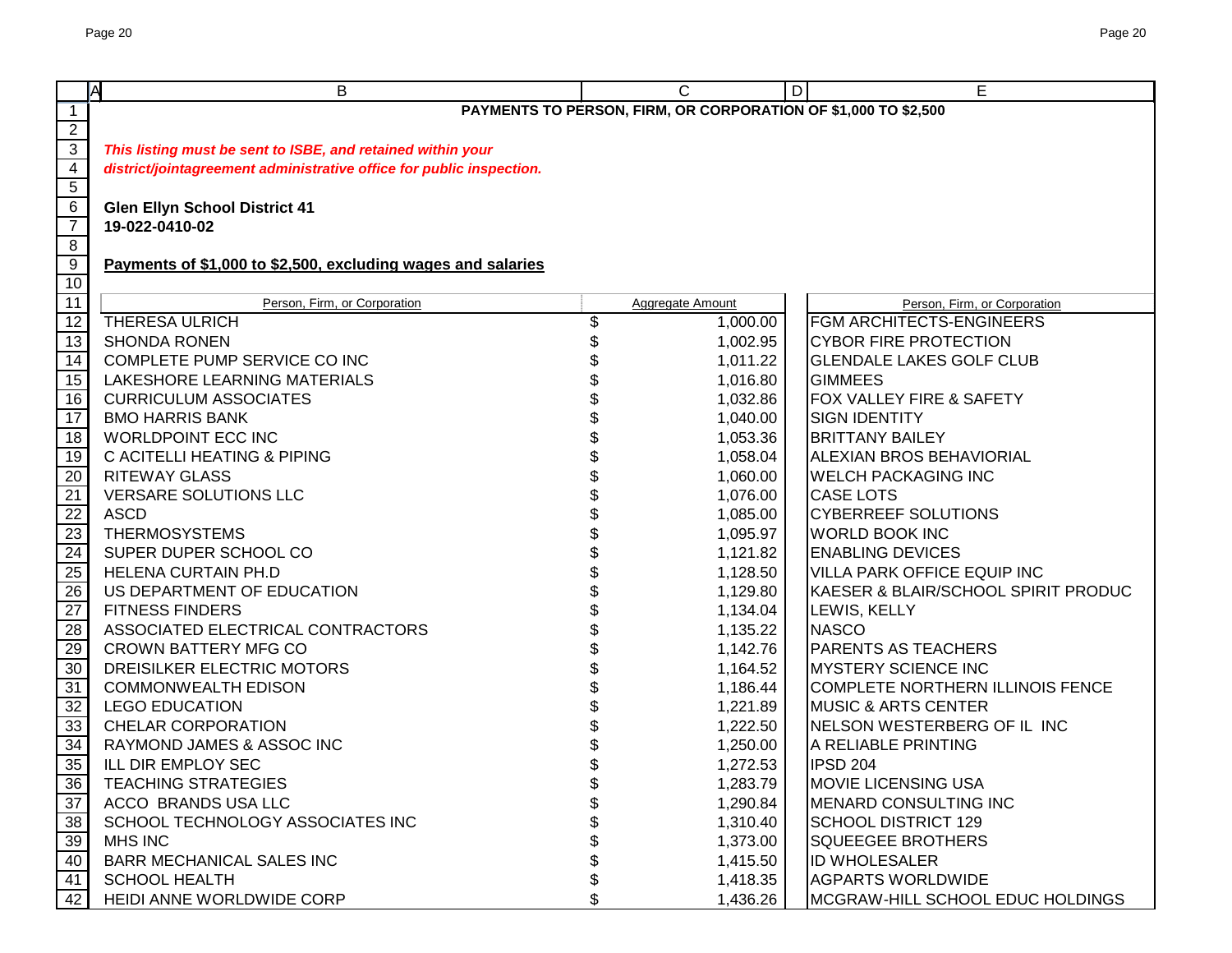|                               | ⌒        | D |                                    |  |
|-------------------------------|----------|---|------------------------------------|--|
| MONARCH RENOVATION INC        | 1,439.03 |   | <b>CARE OF TREES</b>               |  |
| NUTOYS LEISURE PRODUCTS       | 1.462.00 |   | <b>IBUSINESS SOLVER</b>            |  |
| CUSD#200                      | 1,476.00 |   | <b>TRIPLE A OVERHEAD DOOR INC</b>  |  |
| LEN'S ACE HARDWARE            | 1,498.10 |   | MACGILL & CO, WM V                 |  |
| ALL COVERED                   | 1,500.00 |   | <b>ICRISIS PREVENTION INST INC</b> |  |
| UPRIGHT CONSTRUCTION LLC      | 1,500.00 |   | <b>IPORTER PIPE</b>                |  |
| CITIZEN'S TAXI DISPATCH INC   | 1,584.00 |   | <b>IISBE</b>                       |  |
| KAPLAN EARLY LEARNING COMPANY | 1.596.54 |   | <b>CENTRAL DUPAGE HOSPITAL</b>     |  |
| 1000BULBS.COM                 | 1,616.98 |   |                                    |  |
| NIKO & SON PAINTING INC       | 1,650.00 |   |                                    |  |
| REALLY GOOD STUFF INC         | 1,651.50 |   |                                    |  |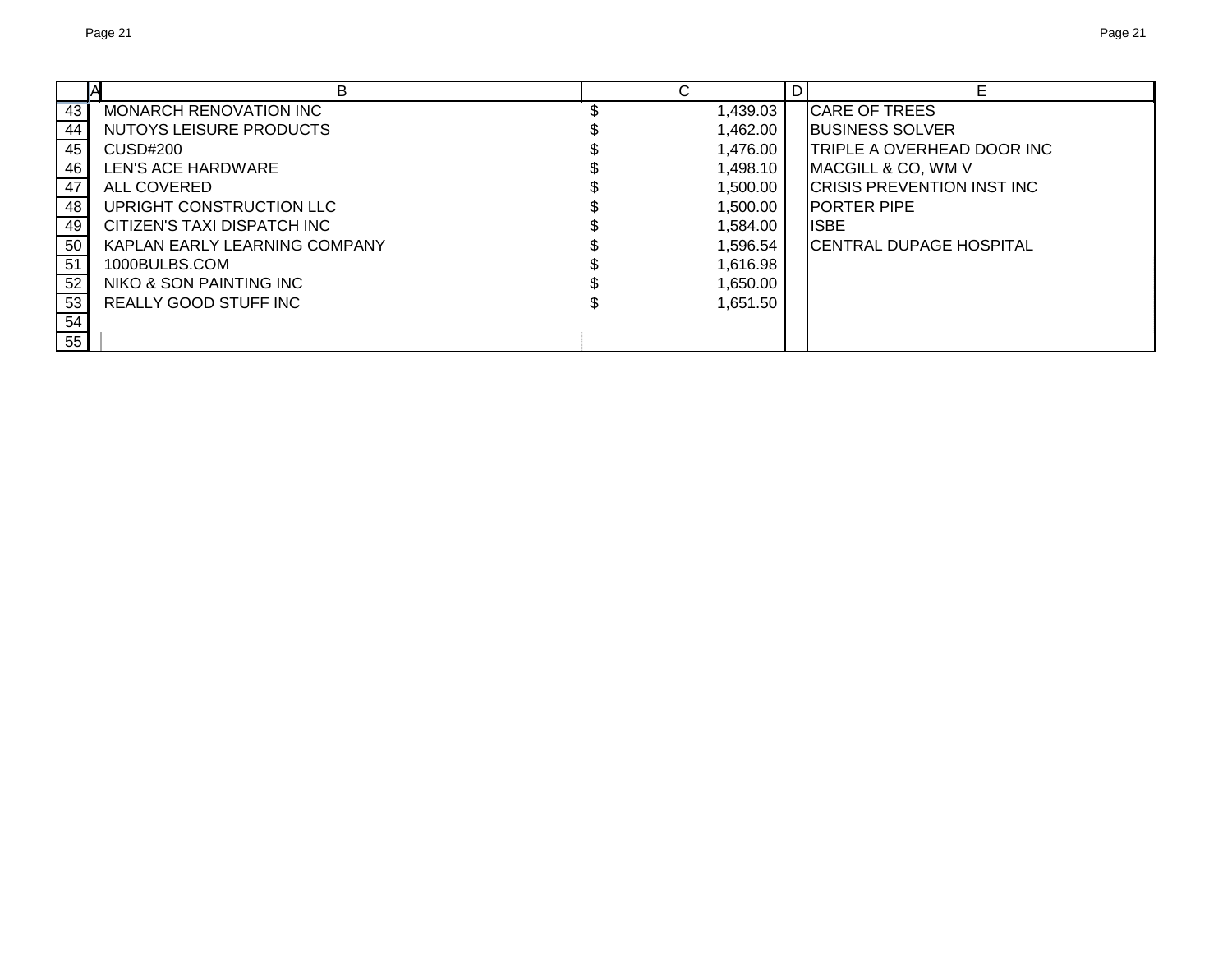|                 | F                                 |
|-----------------|-----------------------------------|
| 1               |                                   |
| $\overline{2}$  |                                   |
| $\overline{3}$  |                                   |
| 4               |                                   |
| 5               |                                   |
| 6               |                                   |
| 7               |                                   |
| 8               |                                   |
| 9               |                                   |
| 10              |                                   |
| 11              | <b>Aggregate</b><br><b>Amount</b> |
| 12              | \$<br>1,654.00                    |
| 13              | \$<br>1,665.00                    |
| $\overline{14}$ | \$<br>1,716.55                    |
| 15              | \$<br>1,723.10                    |
| $\overline{16}$ | \$<br>1,730.10                    |
| $\overline{17}$ | \$<br>1,750.00                    |
| 18              | \$<br>1,750.44                    |
| 19              | \$<br>1,752.00                    |
| $\overline{20}$ | \$<br>1,757.60                    |
| $\overline{21}$ | \$<br>1,823.15                    |
| $\overline{22}$ | \$<br>1,872.00                    |
| $\overline{23}$ | \$<br>1,876.45                    |
| $2\overline{4}$ | \$<br>1,882.40                    |
| $2\overline{5}$ | \$<br>1,884.50                    |
| 26              | \$<br>1,902.20                    |
| 27              | \$<br>1,907.48                    |
| 28              | \$<br>1,940.33                    |
| 29              | \$<br>1,950.00                    |
| 30              | \$<br>1,996.00                    |
| $\overline{31}$ | \$<br>2,000.00                    |
| $\overline{32}$ | \$<br>2,005.74                    |
| $\overline{33}$ | \$<br>2,144.50                    |
| $\overline{34}$ | \$<br>2,147.00                    |
| $\overline{35}$ | \$<br>2,150.86                    |
| $\overline{36}$ | \$<br>2,<br>175.00                |
| 37              | \$<br>2,200.00                    |
| 38              | \$<br>2,206.00                    |
| 39              | \$<br>2,217.00                    |
| 40              | \$<br>2,218.59                    |
| 41              | \$<br>2,224.85                    |
| 42              | \$<br>2,260.92                    |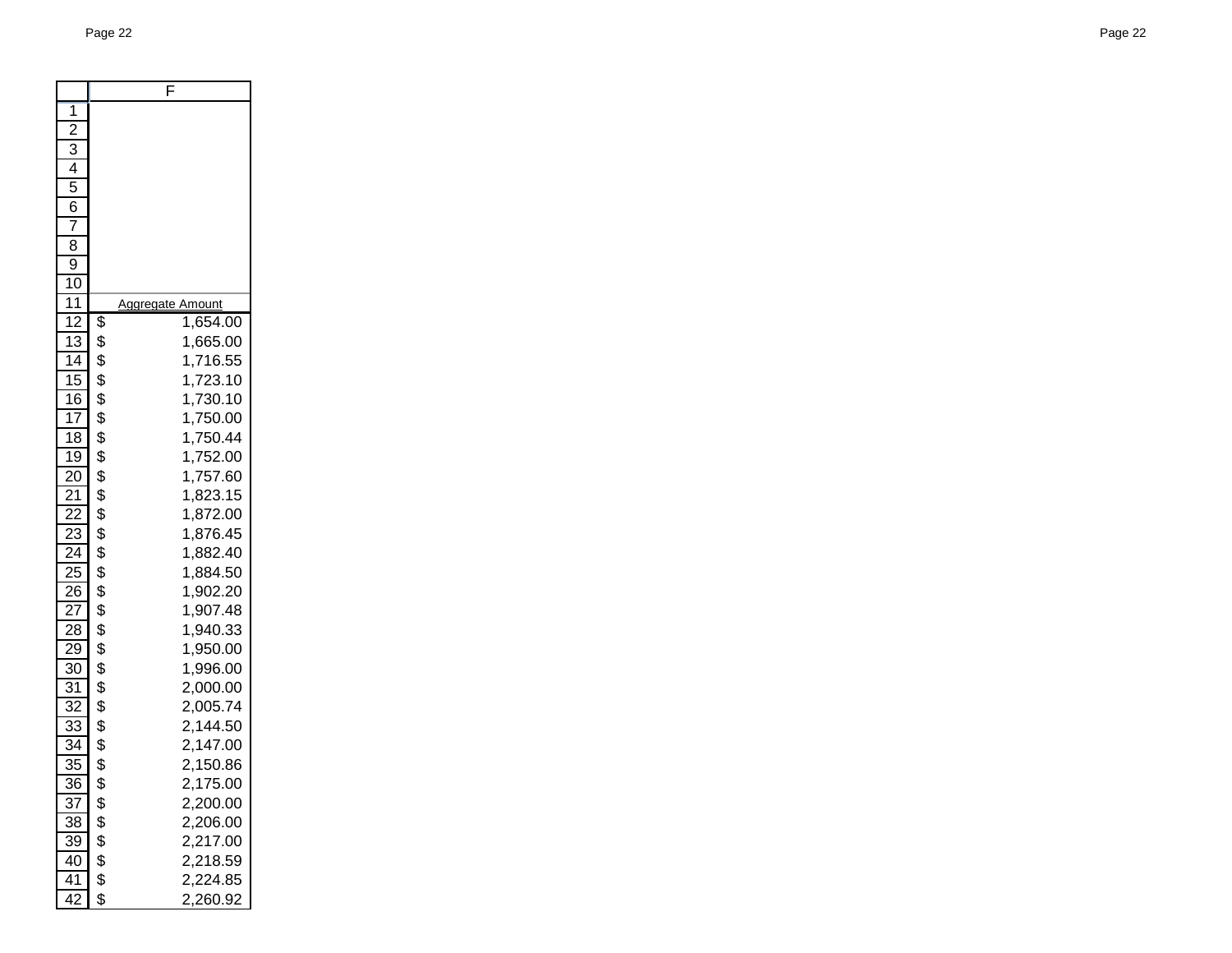|    | F              |
|----|----------------|
| 43 | \$<br>2,280.00 |
| 44 | \$<br>2,380.50 |
| 45 | \$<br>2,400.00 |
| 46 | \$<br>2,445.34 |
| 47 | \$<br>2,457.00 |
| 48 | \$<br>2,472.25 |
| 49 | \$<br>2,473.00 |
| 50 | \$<br>2,484.00 |
| 51 |                |
| 52 |                |
| 53 |                |
| 54 |                |
| 55 |                |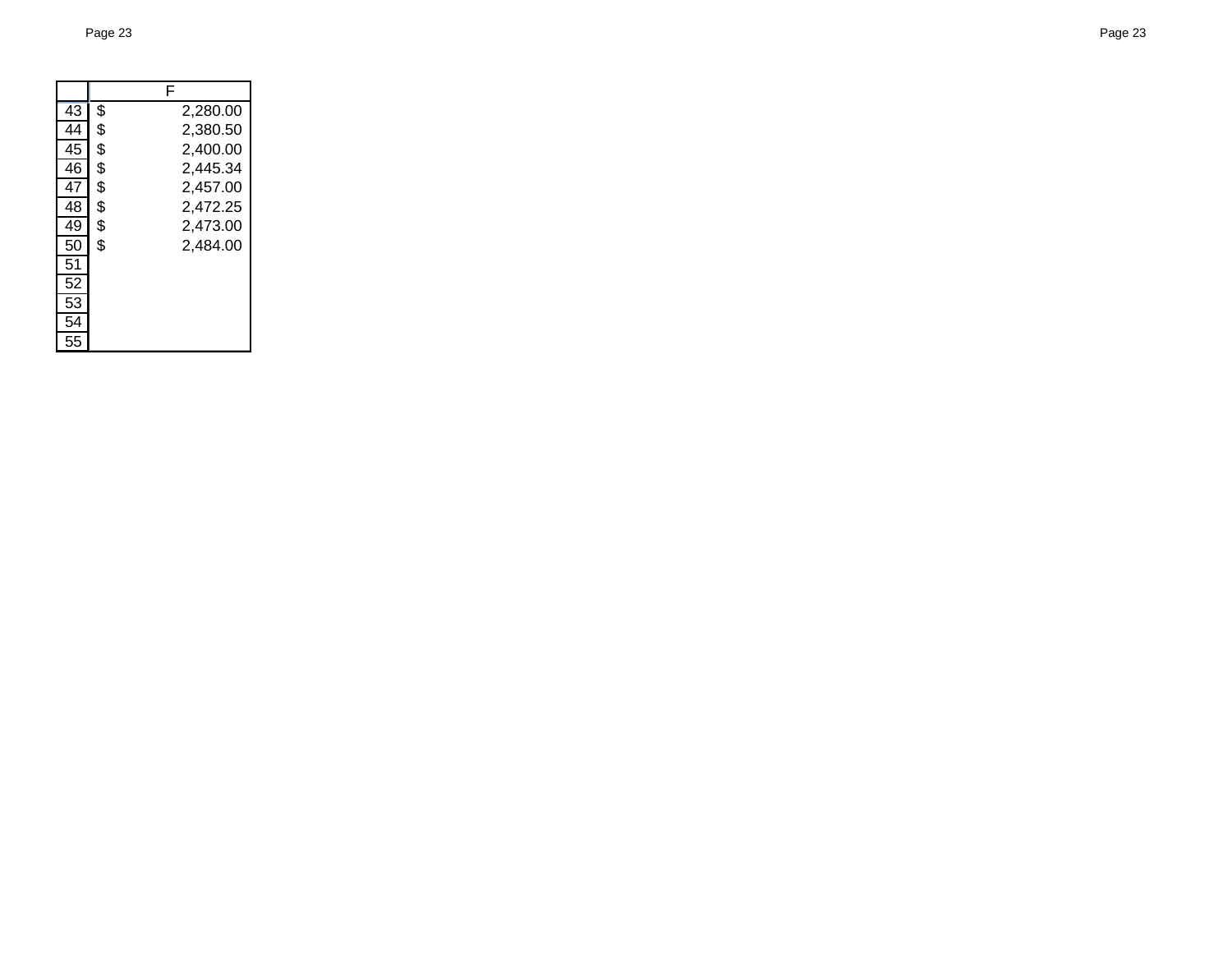|                                    | A<br>B                                                             | C                       | D                                                 |
|------------------------------------|--------------------------------------------------------------------|-------------------------|---------------------------------------------------|
| $\overline{1}$                     |                                                                    |                         | PAYMENTS TO PERSON, FIRM, OR CORPORATION OF \$500 |
| $\frac{2}{3}$                      |                                                                    |                         |                                                   |
|                                    | This listing must be retained within your district/joint agreement |                         |                                                   |
| $\overline{4}$                     | administrative office for public inspection.                       |                         |                                                   |
| $\overline{5}$                     |                                                                    |                         |                                                   |
| 6                                  | <b>Glen Ellyn School District 41</b>                               |                         |                                                   |
| $\overline{7}$                     | 19-022-0410-02                                                     |                         |                                                   |
| $8\phantom{1}$                     |                                                                    |                         |                                                   |
| $\overline{9}$                     | Payments of \$500 to \$999, excluding wages and salaries.          |                         |                                                   |
| 10                                 |                                                                    |                         |                                                   |
| 11                                 | Person, Firm, or Corporation                                       | <b>Aggregate Amount</b> |                                                   |
| 12                                 | <b>MAUREEN LYONS</b>                                               | \$<br>500.00            |                                                   |
| 13                                 | ALEXIAN BROTHERS BEHAVIORAL HEALTH                                 | \$<br>504.00            |                                                   |
| 14                                 | <b>ELGIN KEY &amp; LOCK</b>                                        | 517.50                  |                                                   |
| 15                                 | MUSIC IS ELEMENTARY                                                | 534.89                  |                                                   |
| 16                                 | CAROLINA BIOLOGICAL SUPPLY                                         | 557.16                  |                                                   |
| 17                                 | CHICAGO DOORWAYS LLC                                               | 563.00                  |                                                   |
| 18                                 | FUN AND FUNCTION                                                   | 566.74                  |                                                   |
| $\frac{19}{20}$<br>$\frac{20}{21}$ | <b>ASCD</b>                                                        | 571.34                  |                                                   |
|                                    | <b>WDSRA</b>                                                       | 576.00                  |                                                   |
|                                    | <b>KAGAN PUBLISHING</b>                                            | 579.80                  |                                                   |
| $\overline{22}$                    | <b>SHAW MEDIA</b>                                                  | 579.90                  |                                                   |
| 23                                 | <b>LRP PUBLICATIONS</b>                                            | 589.00                  |                                                   |
| 24                                 | TEXTOL.COM                                                         | 592.37                  |                                                   |
|                                    | <b>ACTFL</b>                                                       | 594.96                  |                                                   |
| $\frac{25}{26}$                    | <b>GRAINGER INC, W W</b>                                           | 599.00                  |                                                   |
| $\frac{12}{27}$                    | AT&T                                                               | \$<br>599.44            |                                                   |
|                                    | <b>GLEN ELLYN CHAMBER COMMERCE</b>                                 | \$<br>605.00            |                                                   |
| 29                                 | <b>ACI SPECIALTY BENEFITS</b>                                      | \$<br>609.84            |                                                   |
| 30 <sup>°</sup>                    | PIONEER MANUFACTURING COMPANY                                      | \$<br>620.65            |                                                   |
| 31                                 | HEALTH PRO REHABILITATION                                          | \$<br>624.00            |                                                   |
| 32                                 | PREMIER CARTS                                                      | 637.10                  |                                                   |
| 33 <sup>2</sup>                    | LINCOLN LIBRARY PRESS INC                                          | 645.00                  |                                                   |
| 34                                 | PACIFIC NORTHWEST PUBLISHING                                       | 646.20                  |                                                   |
| 35                                 | <b>COMLABS</b>                                                     | \$<br>666.00            |                                                   |
| <u>36</u>                          | <b>CULLIGAN WATER CONDITIONING</b>                                 | \$<br>672.00            |                                                   |
| $\frac{37}{38}$<br>$\frac{39}{40}$ | <b>IVETTE M DUBIEL</b>                                             | \$<br>684.00            |                                                   |
|                                    | PUBLIC STORAGE                                                     | \$<br>691.00            |                                                   |
|                                    |                                                                    |                         |                                                   |
|                                    |                                                                    |                         |                                                   |
| $\frac{41}{42}$                    |                                                                    |                         |                                                   |
|                                    |                                                                    |                         |                                                   |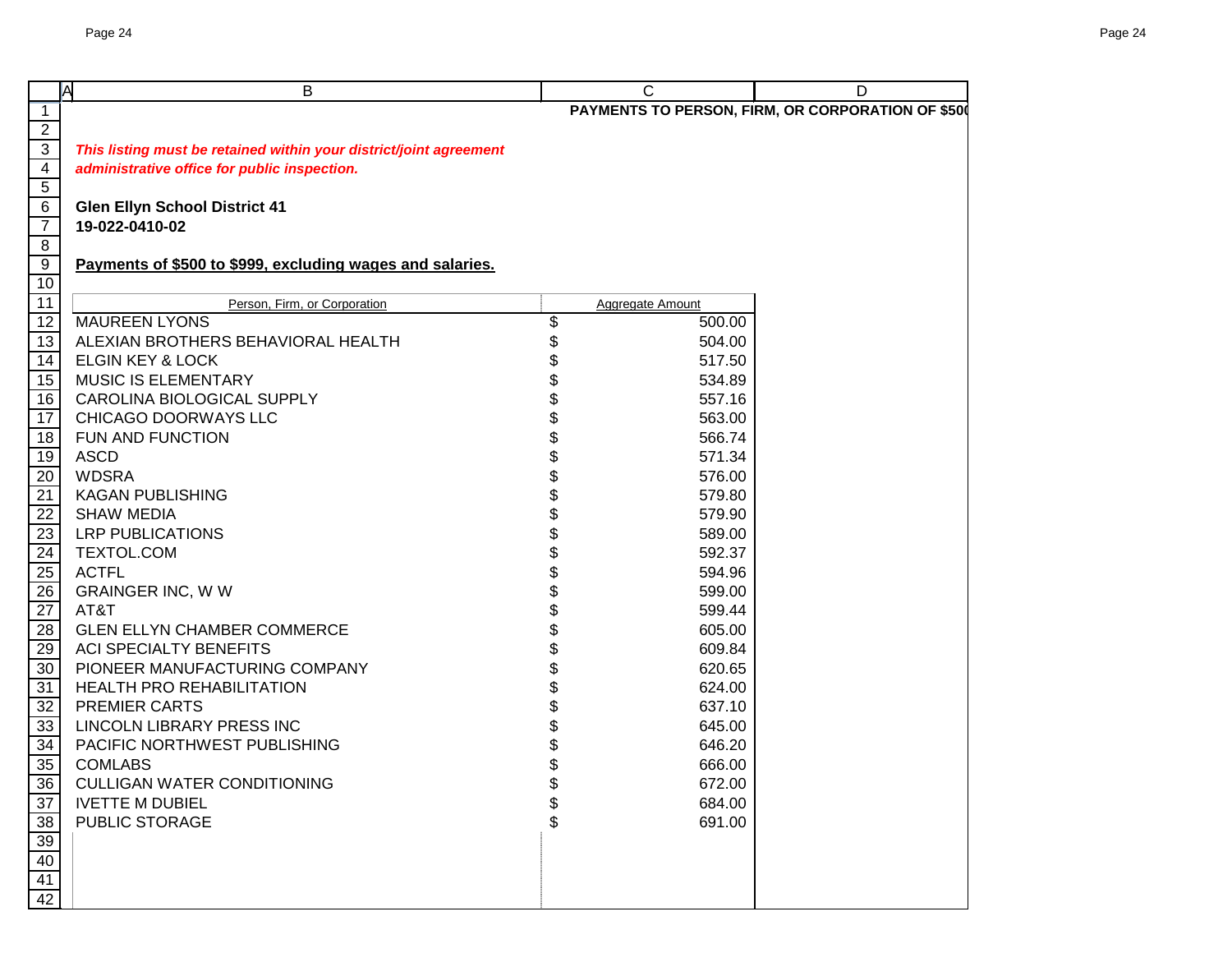| $\overline{43}$ |  |  |
|-----------------|--|--|
| 44              |  |  |
| 45              |  |  |
| 46              |  |  |
| 47              |  |  |
| 48              |  |  |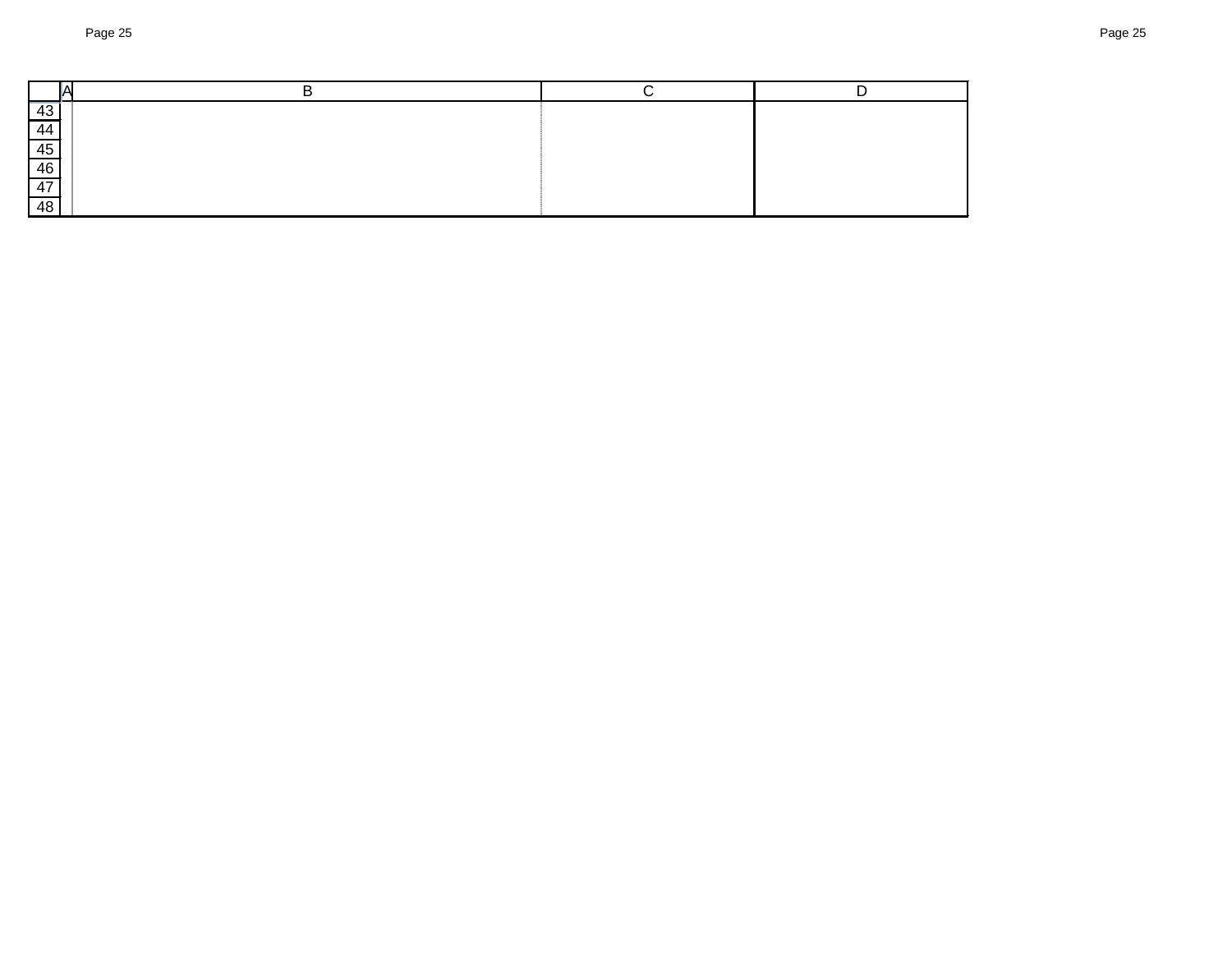| E                                      | F                |
|----------------------------------------|------------------|
| TO \$999<br>1                          |                  |
| $\overline{2}$                         |                  |
| $\overline{3}$                         |                  |
| 4                                      |                  |
| $\overline{5}$                         |                  |
| $\overline{6}$                         |                  |
| $\overline{7}$                         |                  |
| 8                                      |                  |
| $\overline{9}$                         |                  |
| 10                                     |                  |
| 11<br>Person, Firm, or Corporation     | Aggregate Amount |
| JAY STREAM MIDDLE SCHOOL<br>12         | \$<br>700.00     |
| 13 NAMI DUPAGE: YOUTH PROGRAMS         | \$<br>700.00     |
| 14 THE CENTER/IRC                      | \$<br>700.00     |
| 15 TIME FOR KIDS                       | \$<br>707.52     |
| 16 HADLEY JUNIOR HIGH SCHOOL           | \$<br>709.00     |
| 17 MCCLUSKEY, CHARLIE                  | \$<br>713.29     |
| 18 FOREST PRESERVE-DUPAGE CTY          | \$<br>720.00     |
| 19 ANTHONY RUELLI                      | \$<br>750.00     |
| 20 OTIS ELEVATOR INC                   | \$<br>750.00     |
| 21 CHICAGO TRIBUNE                     | \$<br>755.00     |
| 22 NATL GEOGRAPHIC SOCIETY             | \$<br>783.78     |
| 23 AIR CYCLE CORP                      | \$<br>786.50     |
| 24 EDWIN H BENN                        | \$<br>800.00     |
| 25 IDPH-VISION & HEARING               | \$<br>800.00     |
| 26 SIMPLEX GRINNELL                    | \$<br>804.00     |
| 27 PIONEER VALLEY BOOKS                | \$<br>818.22     |
| 28 BLICK, DICK                         | \$<br>820.62     |
| 29 SCOPE SHOPPE, THE                   | \$<br>834.00     |
| 30 PAHCS II/NORTHWESTERN MED OCC HEALT | \$<br>849.03     |
| 31 TCI                                 | \$<br>869.40     |
| 32 ECOLAB EQUIPMENT CO                 | \$<br>875.98     |
| 33 LOCALGOVNEWS.ORG                    | \$<br>890.00     |
| 34 LINDEN OAKS HOSPITAL TUTORING       | \$<br>904.80     |
| 35 WM H SADLIER INC                    | \$<br>910.89     |
| 36 DAIKIN APPLIED                      | \$<br>910.90     |
| 37 BROOKES PUBLISHING                  | \$<br>927.97     |
| 38 FIVE CORNERS ONE HR CLEANER         | \$<br>946.00     |
| 39 IDENTITRONICS C/O BAN-KOE COMPANIES | \$<br>956.00     |
| 40 TREASURER, STATE OF ILLINOIS        | \$<br>960.00     |
| 41 HARNACK, MANDY BAJEK                | \$<br>965.00     |
| 42 READYREFRESH BY NESTLE'             | \$<br>974.25     |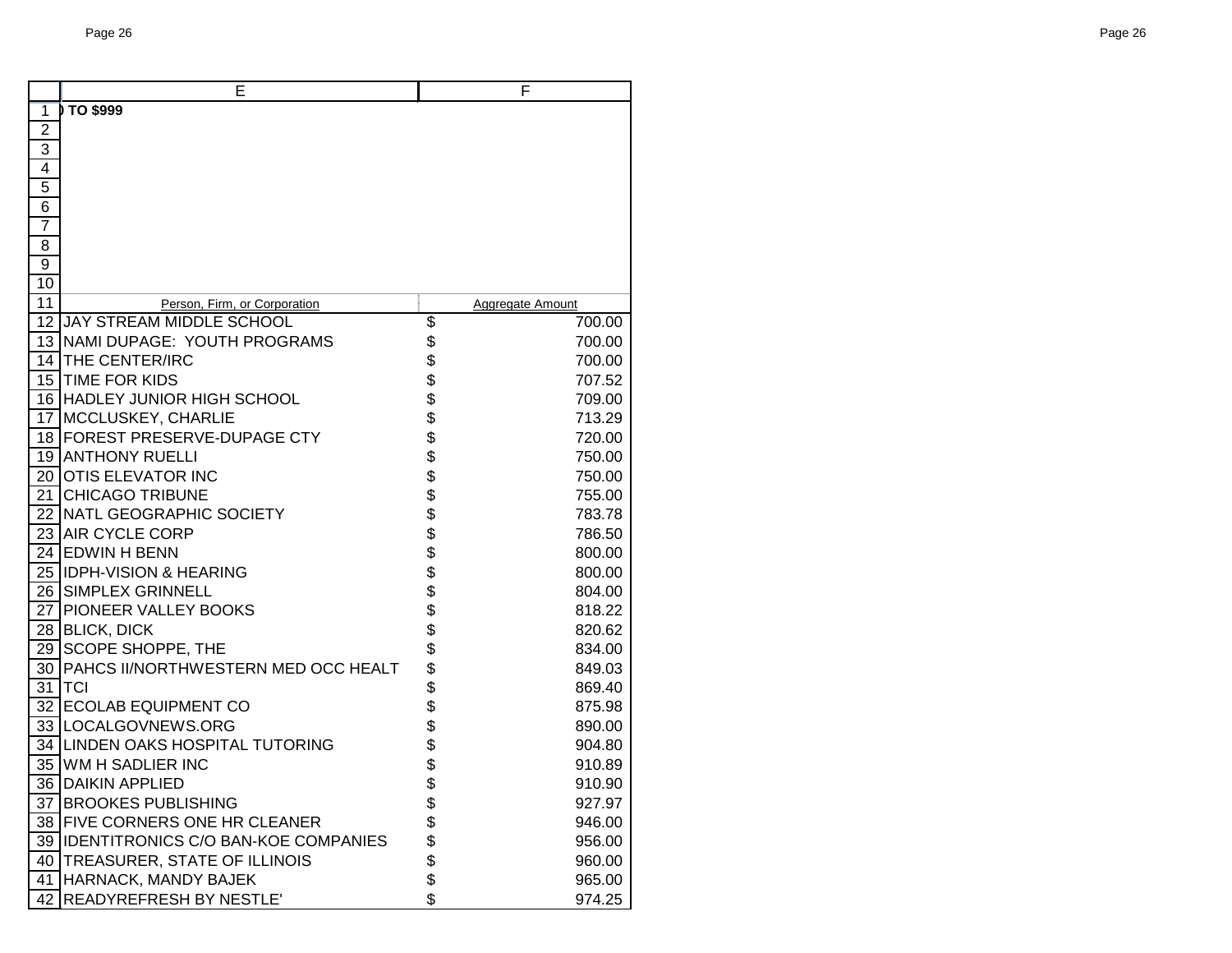|    | 43 CLEVER PROTOTYPES LLC     |   | 975.00 |
|----|------------------------------|---|--------|
|    | 44 ROTARY CLUB OF GLEN ELLYN |   | 977.00 |
|    | 45 READ NATURALLY            | S | 990.00 |
|    | 46 IASPA                     |   | 995.00 |
| 47 |                              |   |        |
| 48 |                              |   |        |